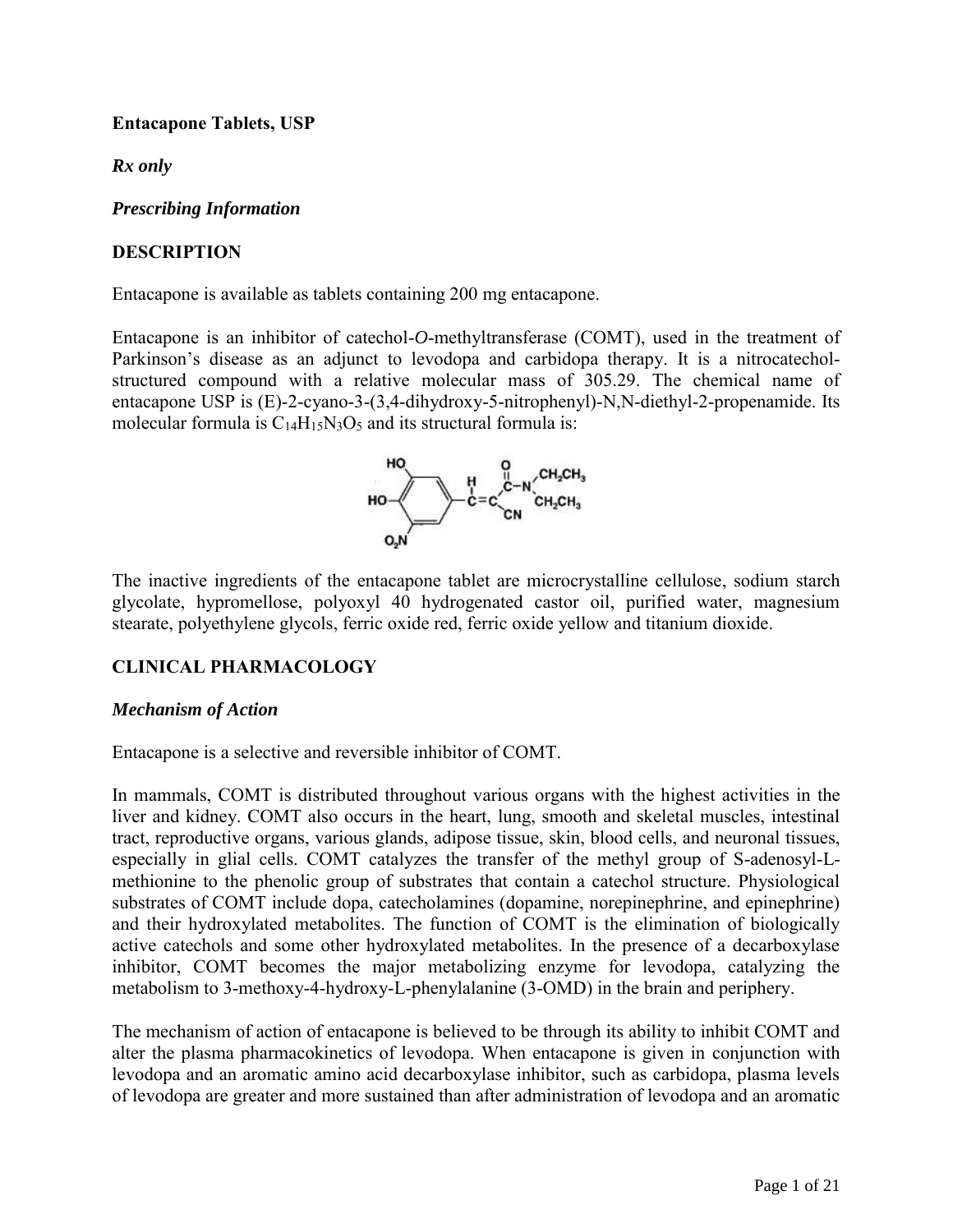<span id="page-1-1"></span><span id="page-1-0"></span>amino acid decarboxylase inhibitor alone. It is believed that at a given frequency of levodopa administration, these more sustained plasma levels of levodopa result in more constant dopaminergic stimulation in the brain, leading to greater effects on the signs and symptoms of Parkinson's disease. The higher levodopa levels also lead to increased levodopa adverse effects, sometimes requiring a decrease in the dose of levodopa.

In animals, while entacapone enters the central nervous system (CNS) to a minimal extent, it has been shown to inhibit central COMT activity. In humans, entacapone inhibits the COMT enzyme in peripheral tissues. The effects of entacapone on central COMT activity in humans have not been studied.

# *Pharmacodynamics*

*COMT Activity in Erythrocytes:* Studies in healthy volunteers have shown that entacapone reversibly inhibits human erythrocyte COMT activity after oral administration. There was a linear correlation between entacapone dose and erythrocyte COMT inhibition, the maximum inhibition being 82% following an 800 mg single dose. With a 200 mg single dose of entacapone, maximum inhibition of erythrocyte COMT activity is on average 65% with a return to baseline level within 8 hours.

# *Effect on the Pharmacokinetics of Levodopa and its Metabolites*

When 200 mg entacapone is administered together with levodopa and carbidopa, it increases the area under the curve (AUC) of levodopa by approximately 35% and the elimination half-life of levodopa is prolonged from 1.3 hours to 2.4 hours. In general, the average peak levodopa plasma concentration and the time of its occurrence  $(T_{\text{max}}$  of 1 hour) are unaffected. The onset of effect occurs after the first administration and is maintained during long-term treatment. Studies in Parkinson's disease patients suggest that the maximal effect occurs with 200 mg entacapone. Plasma levels of 3-OMD are markedly and dose-dependently decreased by entacapone when given with levodopa and carbidopa.

# *Pharmacokinetics of Entacapone*

Entacapone pharmacokinetics are linear over the dose range of 5 mg to 800 mg, and are independent of levodopa and carbidopa coadministration. The elimination of entacapone is biphasic, with an elimination half-life of 0.4 hour to 0.7 hour based on the β-phase and 2.4 hours based on the γ-phase. The γ-phase accounts for approximately 10% of the total AUC. The total body clearance after intravenous administration is 850 mL per min. After a single 200 mg dose of entacapone tablets, the  $C_{\text{max}}$  is approximately 1.2 mcg per mL.

*Absorption*: Entacapone is rapidly absorbed, with a  $T_{\text{max}}$  of approximately 1 hour. The absolute bioavailability following oral administration is 35%. Food does not affect the pharmacokinetics of entacapone.

*Distribution*: The volume of distribution of entacapone at steady state after intravenous injection is small (20 L). Entacapone does not distribute widely into tissues due to its high plasma protein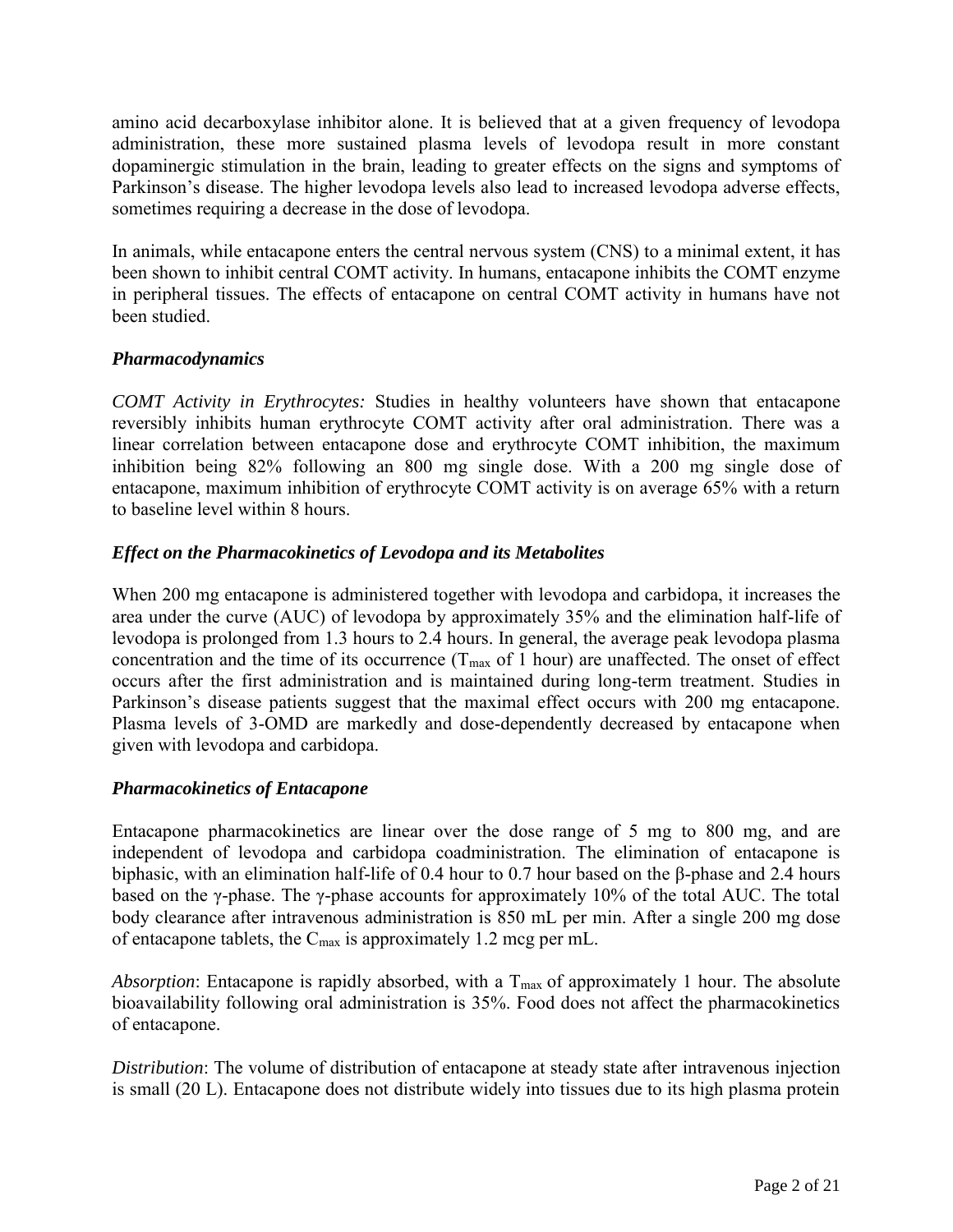<span id="page-2-1"></span><span id="page-2-0"></span>binding. Based on *in vitro* studies, the plasma protein binding of entacapone is 98% over the concentration range of 0.4 mcg per mL to 50 mcg per mL. Entacapone binds mainly to serum albumin.

*Metabolism and Elimination*: Entacapone is almost completely metabolized prior to excretion, with only a very small amount (0.2% of dose) found unchanged in urine. The main metabolic pathway is isomerization to the *cis*-isomer, followed by direct glucuronidation of the parent and *cis*-isomer; the glucuronide conjugate is inactive. After oral administration of a  $^{14}$ C-labeled dose of entacapone, 10% of labeled parent and metabolite is excreted in urine and 90% in feces.

*Special Populations*: Entacapone pharmacokinetics are independent of age. No formal gender studies have been conducted. Racial representation in clinical studies was largely limited to Caucasians; therefore, no conclusions can be reached about the effect of entacapone tablets on groups other than Caucasian.

*Hepatic Impairment*: A single 200 mg dose of entacapone, without levodopa and dopa decarboxylase inhibitor coadministration, showed approximately 2-fold higher AUC and Cmax values in patients with a history of alcoholism and hepatic impairment  $(n=10)$  compared to normal subjects (n=10). All patients had biopsy-proven liver cirrhosis caused by alcohol. According to Child-Pugh grading seven patients with liver disease had mild hepatic impairment and three patients had moderate hepatic impairment. As only about 10% of the entacapone dose is excreted in urine as parent compound and conjugated glucuronide, biliary excretion appears to be the major route of excretion of this drug. Consequently, entacapone should be administered with care to patients with biliary obstruction.

*Renal Impairment:* The pharmacokinetics of entacapone have been investigated after a single 200 mg entacapone dose, without levodopa and dopa decarboxylase inhibitor coadministration, in a specific renal impairment study. There were three groups: normal subjects  $(n=7;$  creatinine clearance greater than 1.12 mL per sec per 1.73 m<sup>2</sup>), moderate impairment (n=10; creatinine clearance ranging from 0.60 mL per sec per 1.73 m<sup>2</sup> to 0.89 mL per sec per 1.73 m<sup>2</sup>), and severe impairment (n=7; creatinine clearance ranging from  $0.20$  mL per sec per 1.73 m<sup>2</sup> to 0.44 mL per sec per  $1.73 \text{ m}^2$ ). No important effects of renal function on the pharmacokinetics of entacapone were found.

*Drug Interactions*: See [PRECAUTIONS,](#page-8-0) [Drug Interactions.](#page-13-0) 

# **CLINICAL STUDIES**

The effectiveness of entacapone tablets as an adjunct to levodopa in the treatment of Parkinson's disease was established in three 24-week multicenter, randomized, double-blind, placebocontrolled studies in patients with Parkinson's disease. In two of these studies, patients had motor "fluctuations", characterized by documented periods of "On" (periods of relatively good functioning) and "Off" (periods of relatively poor functioning), despite optimum levodopa therapy. There was also a withdrawal period following 6 months of treatment. In the third study, patients were not required to have motor fluctuations. Prior to the controlled part of the studies,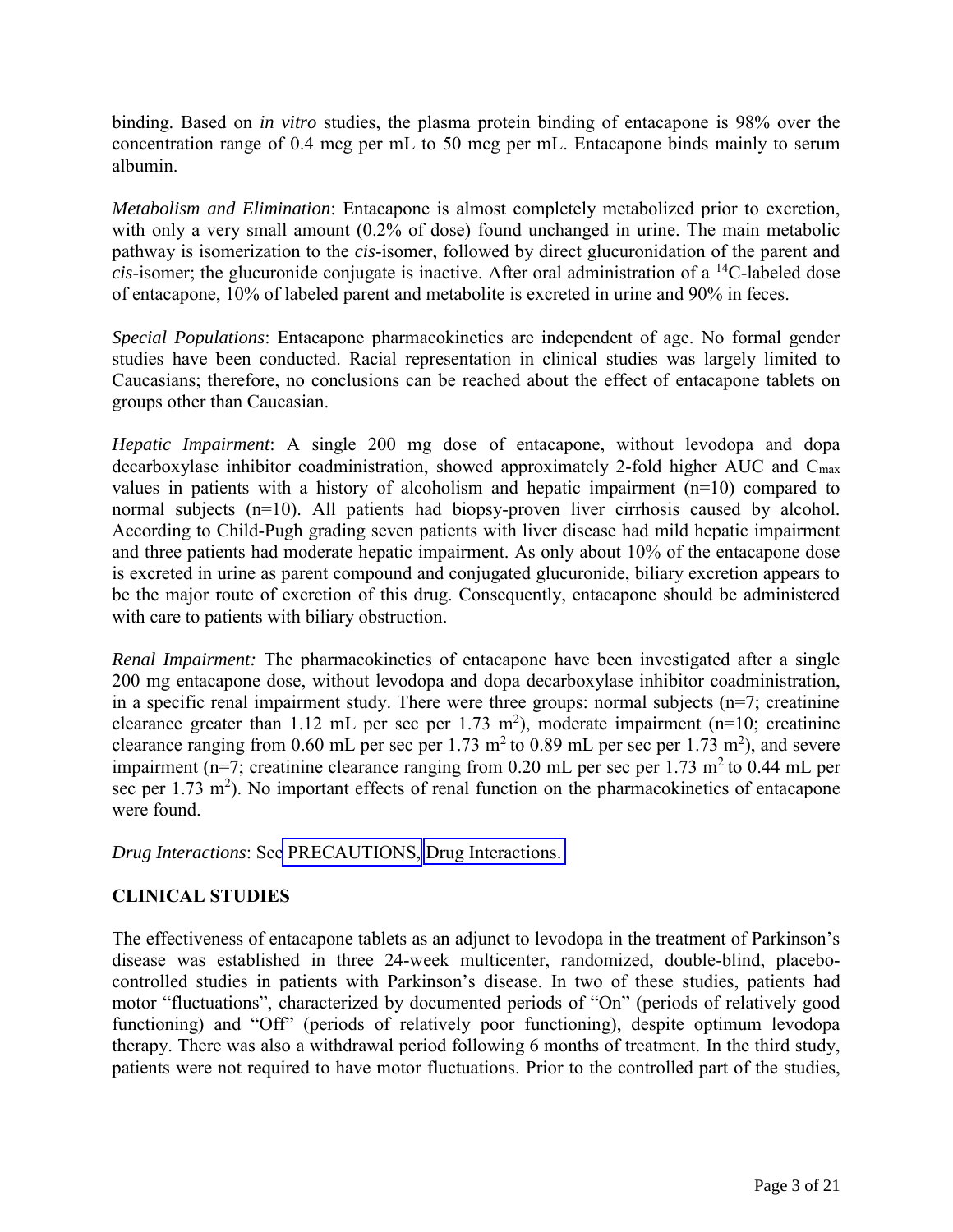patients were stabilized on levodopa for 2 weeks to 4 weeks. Entacapone tablets have not been systematically evaluated in patients who have Parkinson's disease without motor fluctuations.

In the first two studies to be described, patients were randomized to receive placebo or entacapone 200 mg administered concomitantly with each dose of levodopa and carbidopa (up to 10 times daily, but averaging 4 doses to 6 doses per day). The formal double-blind portion of both studies was 6 months long. Patients recorded the time spent in the "On" and "Off" states in home diaries periodically throughout the duration of the study. In one study, conducted in the Nordic countries, the primary outcome measure was the total mean time spent in the "On" state during an 18-hour diary recorded day (6 AM to midnight). In the other study, the primary outcome measure was the proportion of awake time spent over 24 hours in the "On" state.

In addition to the primary outcome measure: the amount of time spent in the "Off" state, subparts of the Unified Parkinson's Disease Rating Scale (UPDRS) including mentation (Part I), activities of daily living (ADL) (Part II), motor function (Part III), complications of therapy (Part IV), and disease staging (Part V and VI) were assessed. Additional secondary endpoints included the investigator's and patient's global assessment of clinical condition, a 7-point subjective scale designed to assess global functioning in Parkinson's disease; and the change in daily levodopa and carbidopa dose.

In one of the studies, 171 patients were randomized in 16 centers in Finland, Norway, Sweden, and Denmark (Nordic study), all of whom received concomitant levodopa plus dopadecarboxylase inhibitor (either levodopa and carbidopa or levodopa and benserazide). In the second study, 205 patients were randomized in 17 centers in North America (US and Canada); all patients received concomitant levodopa and carbidopa.

| <b>Table 1: Nordic Study</b><br>Primary Measure from Home Diary (from an 18-hour Diary Day) |      |                                                                   |                   |
|---------------------------------------------------------------------------------------------|------|-------------------------------------------------------------------|-------------------|
|                                                                                             |      |                                                                   |                   |
| <b>Hours of Awake Time "On"</b>                                                             |      |                                                                   |                   |
| Placebo                                                                                     | 9.2  | $+0.1$                                                            |                   |
| Entacapone tablets                                                                          | 9.3  | $+1.5$                                                            | less than 0.001   |
| Duration of "On" time after first                                                           |      |                                                                   |                   |
| AM dose (hrs)                                                                               |      |                                                                   |                   |
| Placebo                                                                                     | 2.2  | 0.0                                                               |                   |
| Entacapone tablets                                                                          | 2.1  | $+0.2$                                                            | less than $0.05$  |
|                                                                                             |      | Secondary Measures from Home Diary (from an 18-hour Diary Day) ## |                   |
| <b>Hours of Awake Time "Off"</b>                                                            |      |                                                                   |                   |
| Placebo                                                                                     | 5.3  | 0.0                                                               |                   |
| Entacapone tablets                                                                          | 5.5  | $-1.3$                                                            | less than $0.001$ |
| <b>Proportion of Awake Time "On"</b>                                                        |      |                                                                   |                   |
| *** $(%)$                                                                                   |      |                                                                   |                   |
| Placebo                                                                                     | 63.8 | $+0.6$                                                            |                   |

The following tables display the results of these two studies: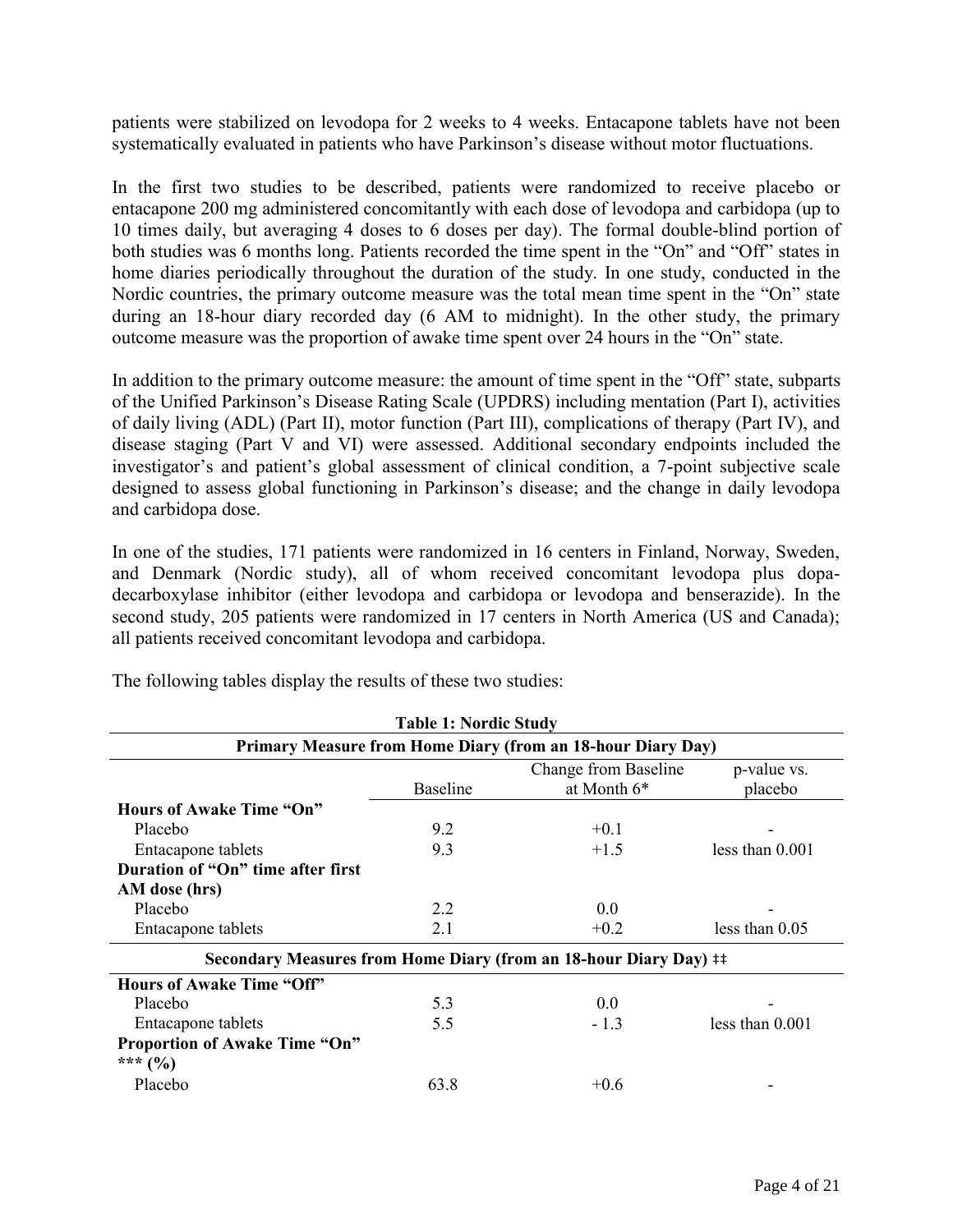| Entacapone tablets                                                                   | 62.7 | $+9.3$ | less than $0.001$ |  |
|--------------------------------------------------------------------------------------|------|--------|-------------------|--|
| <b>Levodopa Total Daily Dose (mg)</b>                                                |      |        |                   |  |
| Placebo                                                                              | 705  | $+14$  |                   |  |
| Entacapone tablets                                                                   | 701  | -87    | less than $0.001$ |  |
| Frequency of Levodopa Daily                                                          |      |        |                   |  |
| <b>Intakes</b>                                                                       |      |        |                   |  |
| Placebo                                                                              | 6.1  | $+0.1$ | -                 |  |
| Entacapone tablets                                                                   | 6.2  | $-0.4$ | less than $0.001$ |  |
| $\Omega_{\rm th}$ , $\Omega_{\rm t}$ , $\Gamma_{\rm t}$ , $\mathbf{M}_{\rm t}$ , , , |      |        |                   |  |

| <b>Other Secondary Measures ##</b>    |                 |                      |                |  |
|---------------------------------------|-----------------|----------------------|----------------|--|
|                                       |                 | Change from Baseline | p-value vs.    |  |
|                                       | <b>Baseline</b> | at Month 6*          | placebo        |  |
| Investigator's Global (overall) %     |                 |                      |                |  |
| Improved**                            |                 |                      |                |  |
| Placebo                               |                 | 28                   |                |  |
| Entacapone tablets                    |                 | 56                   | less than 0.01 |  |
| Patient's Global<br>(overall)<br>$\%$ |                 |                      |                |  |
| Improved**                            |                 |                      |                |  |
| Placebo                               |                 | 22                   |                |  |
| Entacapone tablets                    |                 | 39                   | $N.S.$ ‡       |  |
| <b>UPDRS</b> Total                    |                 |                      |                |  |
| Placebo                               | 37.4            | $-1.1$               |                |  |
| Entacapone tablets                    | 38.5            | $-4.8$               | less than 0.01 |  |
| <b>UPDRS Motor</b>                    |                 |                      |                |  |
| Placebo                               | 24.6            | $-0.7$               |                |  |
| Entacapone tablets                    | 25.5            | $-3.3$               | less than 0.05 |  |
| <b>UPDRS ADL</b>                      |                 |                      |                |  |
| Placebo                               | 11.0            | $-0.4$               |                |  |
| Entacapone tablets                    | 11.2            | $-1.8$               | less than 0.05 |  |

\* Mean; the month 6 values represent the average of weeks 8, 16, and 24, by protocol-defined outcome measure, except for Investigator's and Patient's Global Improvement.

\*\* At least one category change at endpoint.

\*\*\* Not an endpoint for this study but primary endpoint in the North American Study.

‡ Not significant.

‡‡ P values for Secondary Measures and Other Secondary Measures are nominal P values without any adjustment for multiplicity.

| <b>Table 2: North American Study</b>                              |                 |                      |                     |  |
|-------------------------------------------------------------------|-----------------|----------------------|---------------------|--|
| Primary Measure from Home Diary (for a 24-hour Diary Day)         |                 |                      |                     |  |
|                                                                   | Change from     |                      |                     |  |
|                                                                   | <b>Baseline</b> | Baseline at Month 6* | p-value vs. placebo |  |
| <b>Percent of Awake Time</b>                                      |                 |                      |                     |  |
| " $On"$                                                           |                 |                      |                     |  |
| Placebo                                                           | 60.8            | $+2.0$               |                     |  |
| Entacapone tablets                                                | 60.0            | $+6.7$               | less than $0.05$    |  |
| Secondary Measures from Home Diary (from an 24-hour Diary Day) ## |                 |                      |                     |  |
| <b>Hours of Awake Time</b>                                        |                 |                      |                     |  |
| " $Off"$                                                          |                 |                      |                     |  |
| Placebo                                                           | 6.6             | $-0.3$               |                     |  |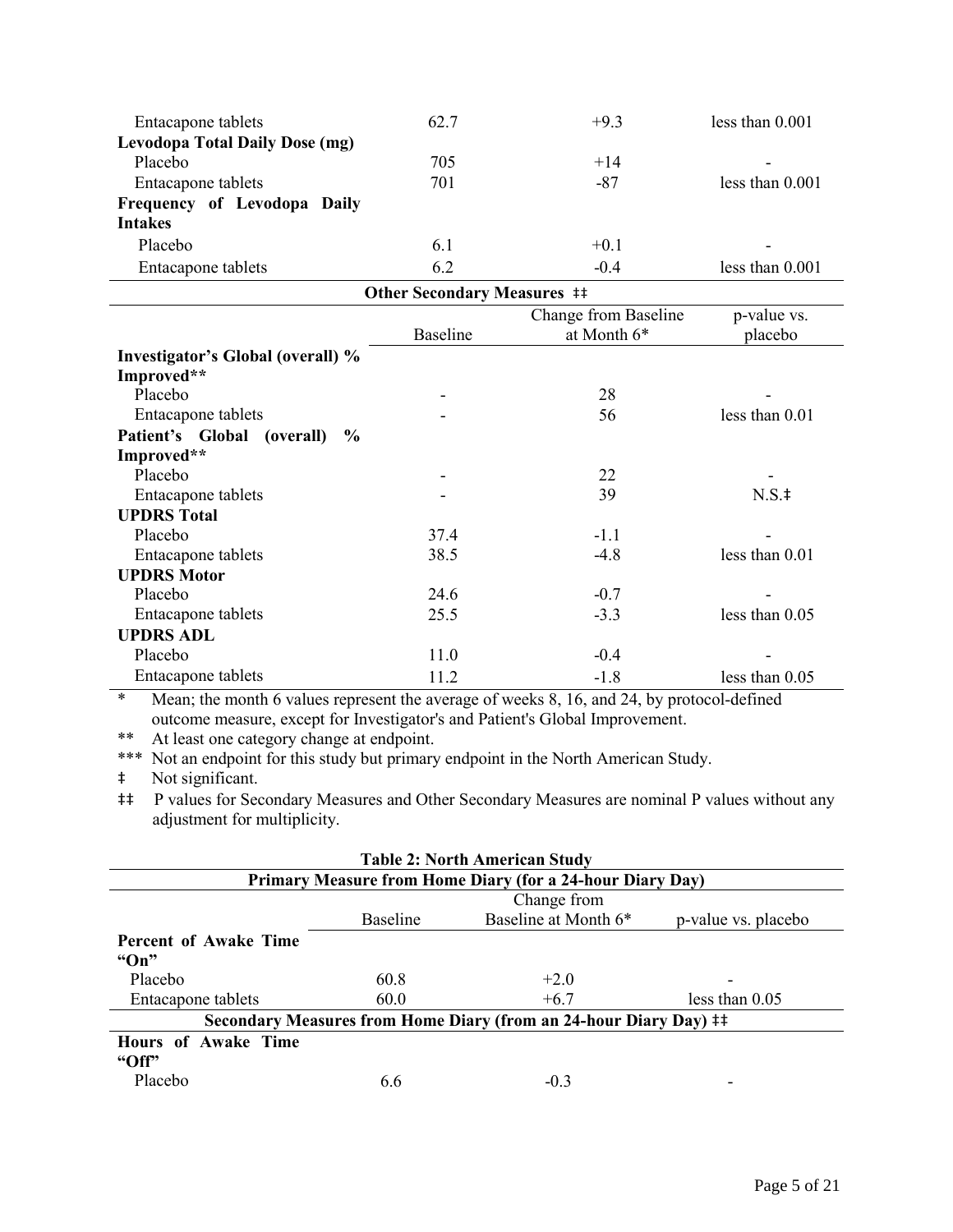| Entacapone tablets           | 6.8             | $-1.2$                             | less than 0.01      |
|------------------------------|-----------------|------------------------------------|---------------------|
| <b>Hours of Awake Time</b>   |                 |                                    |                     |
| " $On"$                      |                 |                                    |                     |
| Placebo                      | 10.3            | $+0.4$                             |                     |
| Entacapone tablets           | 10.2            | $+1.0$                             | $N.S.$ ‡            |
| Levodopa Total Daily         |                 |                                    |                     |
| Dose (mg)                    |                 |                                    |                     |
| Placebo                      | 758             | $+19$                              |                     |
| Entacapone tablets           | 804             | $-93$                              | less than $0.001$   |
| <b>Frequency of Levodopa</b> |                 |                                    |                     |
| <b>Daily Intakes</b>         |                 |                                    |                     |
| Placebo                      | 6.0             | $+0.2$                             |                     |
| Entacapone tablets           | 6.2             | 0.0                                | $N.S.$ ‡            |
|                              |                 | <b>Other Secondary Measures ##</b> |                     |
|                              |                 | Change from                        |                     |
|                              | <b>Baseline</b> | Baseline at Month 6*               | p-value vs. placebo |
| <b>Investigator's Global</b> |                 |                                    |                     |
| (overall) % Improved**       |                 |                                    |                     |
| Placebo                      |                 | 21                                 |                     |
| Entacapone tablets           |                 | 34                                 | less than 0.05      |
| Patient's Global             |                 |                                    |                     |
| (overall) % Improved**       |                 |                                    |                     |
| Placebo                      |                 | 20                                 |                     |
| Entacapone tablets           |                 | 31                                 | less than 0.05      |
| <b>UPDRS Total***</b>        |                 |                                    |                     |
| Placebo                      | 35.6            | $+2.8$                             |                     |
| Entacapone tablets           | 35.1            | $-0.6$                             | less than 0.05      |
| <b>UPDRS Motor***</b>        |                 |                                    |                     |
| Placebo                      | 22.6            | $+1.2$                             |                     |
| Entacapone tablets           | 22.0            | $-0.9$                             | less than $0.05$    |
| <b>UPDRS ADL***</b>          |                 |                                    |                     |
| Placebo                      | 11.7            | $+1.1$                             |                     |
| Entacapone tablets           | 11.9            | 0.0                                | less than 0.05      |

\* Mean; the month 6 values represent the average of weeks 8, 16, and 24, by protocol-defined outcome measure, except for Investigator's and Patient's Global Improvement.

At least one category change at endpoint.

\*\*\* Score change at endpoint similarly to the Nordic Study.

‡ Not significant.

‡‡ P values for Secondary Measures and Other Secondary Measures are nominal P values without any adjustment for multiplicity.

Effects on "On" time did not differ by age, sex, weight, disease severity at baseline, levodopa dose and concurrent treatment with dopamine agonists or selegiline.

*Withdrawal of entacapone*: In the North American study, abrupt withdrawal of entacapone, without alteration of the dose of levodopa and carbidopa, resulted in a significant worsening of fluctuations, compared to placebo. In some cases, symptoms were slightly worse than at baseline, but returned to approximately baseline severity within two weeks following levodopa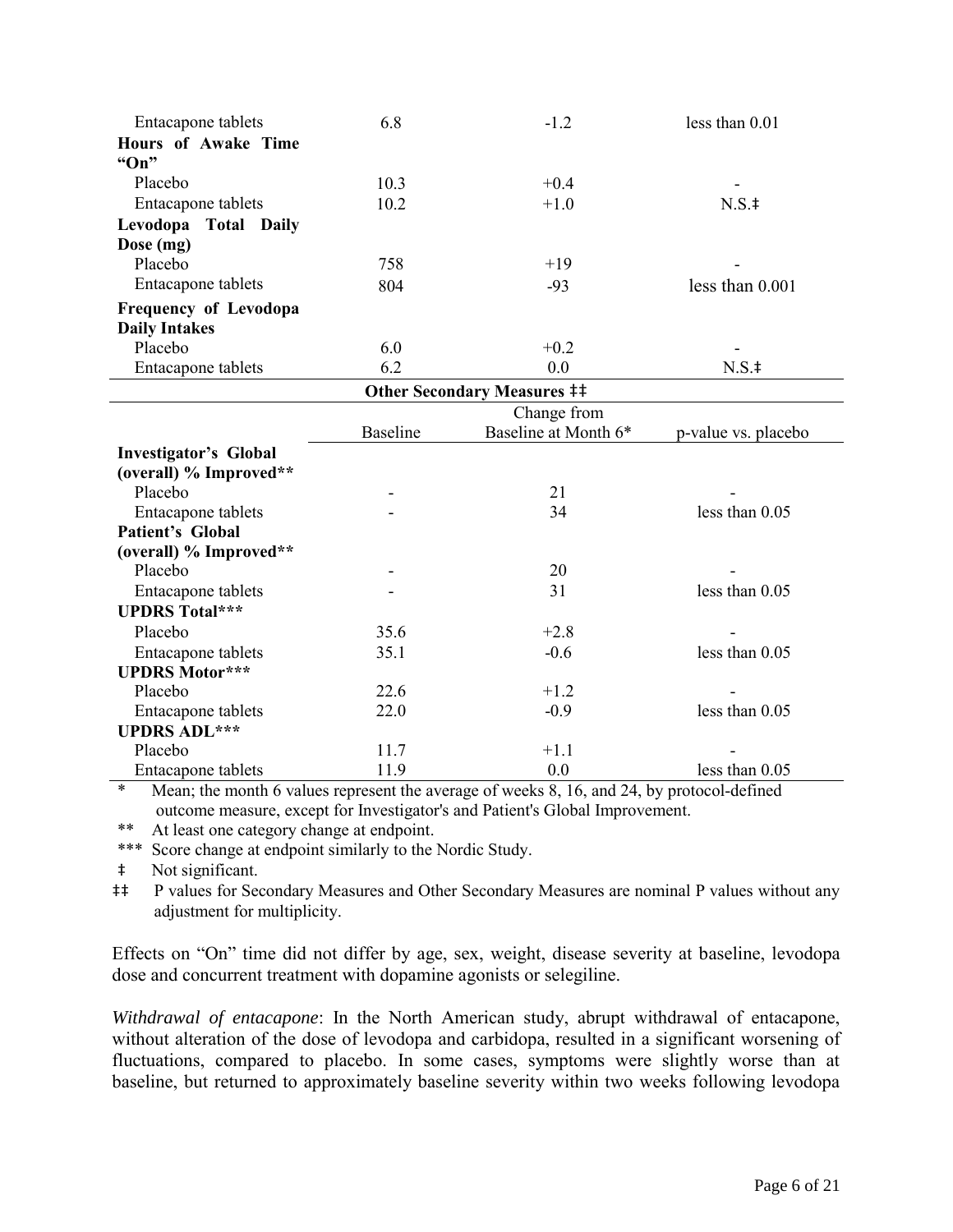dose increase on average by 80 mg. In the Nordic study, similarly, a significant worsening of parkinsonian symptoms was observed after entacapone withdrawal, as assessed two weeks after drug withdrawal. At this phase, the symptoms were approximately at baseline severity following levodopa dose increase by about 50 mg.

In the third placebo-controlled study, a total of 301 patients were randomized in 32 centers in Germany and Austria. In this study, as in the other two studies, entacapone 200 mg was administered with each dose of levodopa and dopa decarboxylase inhibitor (up to 10 times daily) and UPDRS Parts II and III and total daily "On" time were the primary measures of effectiveness. The following results were observed for the primary measures, as well as for some secondary measures:

| <b>Table 3: German-Austrian Study</b> |                 |                              |                     |  |
|---------------------------------------|-----------------|------------------------------|---------------------|--|
| <b>Primary Measures</b>               |                 |                              |                     |  |
|                                       |                 | Change from                  | p-value vs. placebo |  |
|                                       | <b>Baseline</b> | Baseline at Month 6          | (LOCF)              |  |
| <b>UPDRS ADL*</b>                     |                 |                              |                     |  |
| Placebo                               | 12.0            | $+0.5$                       |                     |  |
| Entacapone tablets                    | 12.4            | $-0.4$                       | less than 0.05      |  |
| <b>UPDRS Motor*</b>                   |                 |                              |                     |  |
| Placebo                               | 24.1            | $+0.1$                       |                     |  |
| Entacapone tablets                    | 24.9            | $-2.5$                       | less than $0.05$    |  |
| <b>Hours of Awake Time</b>            |                 |                              |                     |  |
| "On" (Home diary)**                   |                 |                              |                     |  |
| Placebo                               | 10.1            | $+0.5$                       |                     |  |
| Entacapone tablets                    | 10.2            | $+1.1$                       | $N.S.$ ‡            |  |
|                                       |                 | <b>Secondary Measures ##</b> |                     |  |
|                                       |                 | Change from                  |                     |  |
|                                       | <b>Baseline</b> | Baseline at Month 6          | p-value vs. placebo |  |
| <b>UPDRS Total*</b>                   |                 |                              |                     |  |
| Placebo                               | 37.7            | $+0.6$                       |                     |  |
| Entacapone tablets                    | 39.0            | $-3.4$                       | less than 0.05      |  |
| <b>Percent of Awake Time</b>          |                 |                              |                     |  |
| "On" (Home diary)**                   |                 |                              |                     |  |
| Placebo                               | 59.8            | $+3.5$                       |                     |  |
| Entacapone tablets                    | 62.0            | $+6.5$                       | $N.S.$ ‡            |  |
| <b>Hours of Awake Time</b>            |                 |                              |                     |  |
| "Off" (Home diary)**                  |                 |                              |                     |  |
| Placebo                               | 6.8             | $-0.6$                       |                     |  |
| Entacapone tablets                    | 6.3             | $-1.2$                       | 0.07                |  |
| Levodopa Total Daily                  |                 |                              |                     |  |
| Dose $(mg)^*$                         |                 |                              |                     |  |
| Placebo                               | 572             | $+4$                         |                     |  |
| Entacapone tablets                    | 566             | $-35$                        | $N.S.$ ‡            |  |
| <b>Frequency of</b>                   |                 |                              |                     |  |
| <b>Levodopa Daily</b>                 |                 |                              |                     |  |
| Intake*                               |                 |                              |                     |  |
| Placebo                               | 5.6             | $+0.2$                       |                     |  |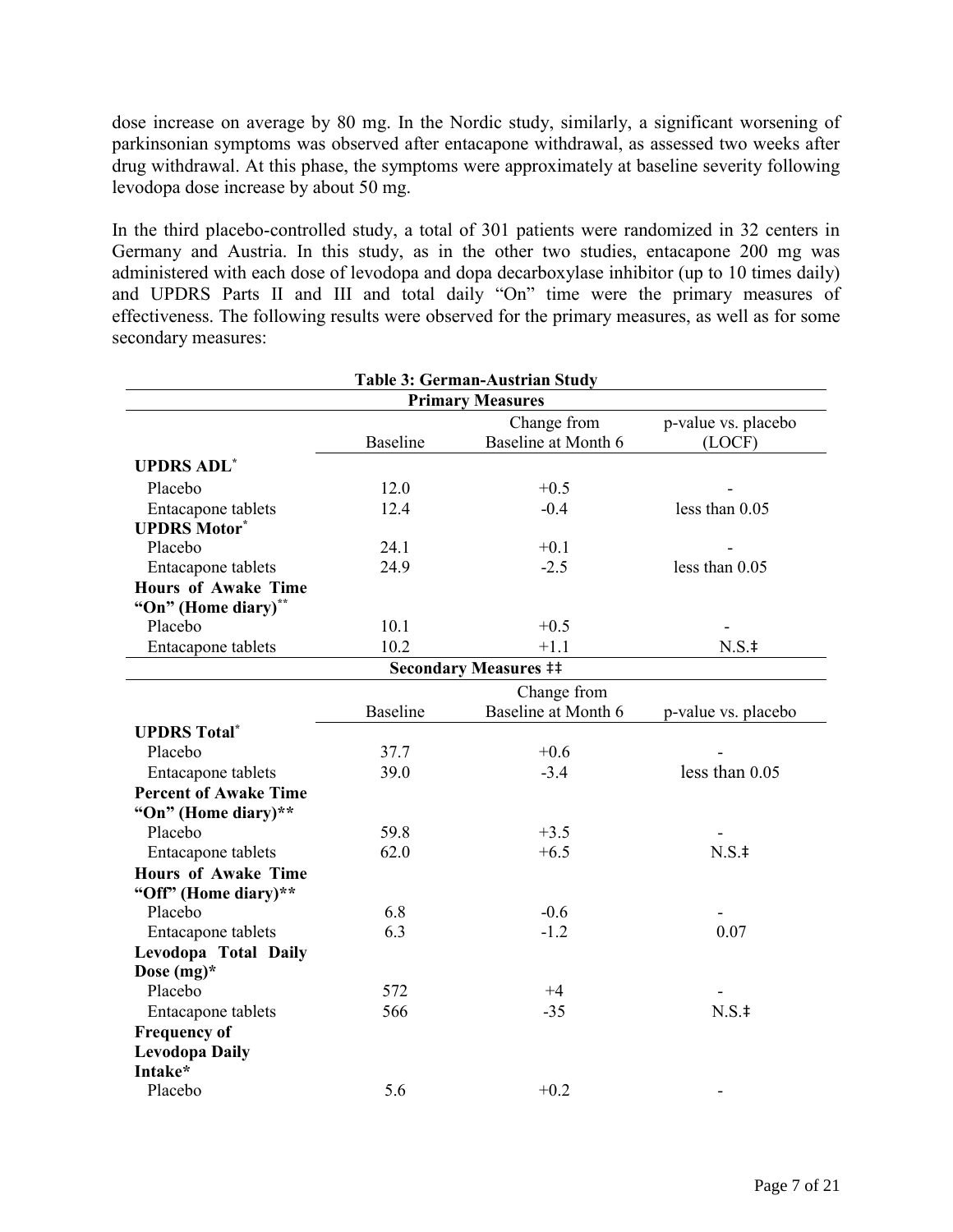<span id="page-7-1"></span><span id="page-7-0"></span>

| Entacapone tablets<br>Global (overall) % | 5.4                      | 0.0 | less than $0.01$ |
|------------------------------------------|--------------------------|-----|------------------|
| Improved***                              |                          |     |                  |
| Placebo                                  | -                        | 34  |                  |
| Entacapone tablets                       | $\overline{\phantom{0}}$ | 38  | N S ‡            |

Total population; score change at endpoint.

\*\* Fluctuating population, with 5 doses to 10 doses; score change at endpoint.

\*\*\* Total population; at least one category change at endpoint.

- ‡ Not significant.
- ‡‡ P values for Secondary Measures are nominal P values without any adjustment for multiplicity.

### **INDICATIONS AND USAGE**

Entacapone tablets are indicated as an adjunct to levodopa and carbidopa to treat end-of-dose "wearing-off" in patients with Parkinson's disease (see [CLINICAL PHARMACOLOGY,](#page-0-0)  [Clinical Studies\).](#page-2-0) 

Entacapone tablet's effectiveness has not been systematically evaluated in patients with Parkinson's disease who do not experience end-of-dose "wearing-off".

#### **CONTRAINDICATIONS**

Entacapone tablets are contraindicated in patients who have demonstrated hypersensitivity to the drug or its ingredients.

#### **WARNINGS**

Monoamine oxidase (MAO) and COMT are the two major enzyme systems involved in the metabolism of catecholamines. It is theoretically possible, therefore, that the combination of entacapone tablets and a non-selective MAO inhibitor (e.g., phenelzine and tranylcypromine) would result in inhibition of the majority of the pathways responsible for normal catecholamine metabolism. For this reason, patients should ordinarily not be treated concomitantly with entacapone tablets and a non-selective MAO inhibitor.

Entacapone can be taken concomitantly with a selective MAO-B inhibitor (e.g., selegiline).

#### *Drugs Metabolized By Catechol-***O***-Methyltransferase (COMT)*

When a single 400 mg dose of entacapone was given with intravenous isoprenaline (isoproterenol) and epinephrine without coadministered levodopa and dopa decarboxylase inhibitor, the overall mean maximal changes in heart rate during infusion were about 50% and 80% higher than with placebo, for isoprenaline and epinephrine, respectively.

Therefore, drugs known to be metabolized by COMT, such as isoproterenol, epinephrine, norepinephrine, dopamine, dobutamine, alpha-methyldopa, apomorphine, isoetharine, and bitolterol should be administered with caution in patients receiving entacapone regardless of the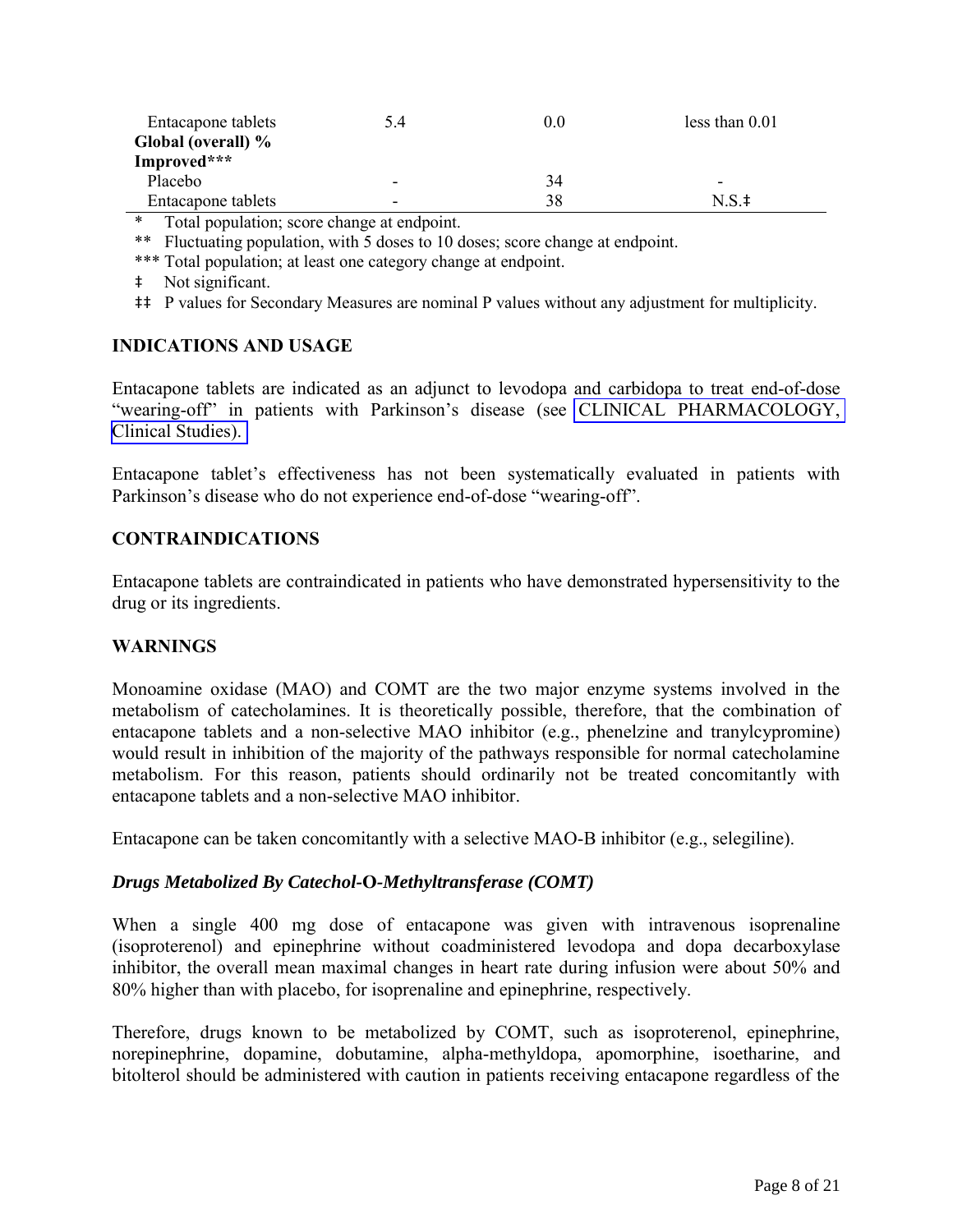<span id="page-8-2"></span><span id="page-8-1"></span><span id="page-8-0"></span>route of administration (including inhalation), as their interaction may result in increased heart rates, possibly arrhythmias, and excessive changes in blood pressure.

Ventricular tachycardia was noted in one 32-year-old healthy male volunteer in an interaction study after epinephrine infusion and oral entacapone administration. Treatment with propranolol was required. A causal relationship to entacapone administration appears probable but cannot be attributed with certainty.

### *Falling Asleep During Activities of Daily Living and Somnolence*

Patients with Parkinson's disease treated with entacapone tablets, which increases plasma levodopa levels, or with levodopa have reported suddenly falling asleep without prior warning of sleepiness while engaged in activities of daily living (including the operation of motor vehicles). Some of these episodes resulted in accidents. Although many of these patients reported somnolence while on entacapone tablets, some did not perceive warning signs, such as excessive drowsiness, and believed that they were alert immediately prior to the event. Some of these events have been reported as late as one year after initiation of treatment.

The risk of somnolence was increased (entacapone tablets 2% and placebo 0%) in controlled studies. It has been reported that falling asleep while engaged in activities of daily living always occurs in a setting of preexisting somnolence, although patients may not give such a history. For this reason, prescribers should reassess patients for drowsiness or sleepiness especially since some of the events occur well after the start of treatment. Prescribers should also be aware that patients may not acknowledge drowsiness or sleepiness until directly questioned about drowsiness or sleepiness during specific activities. Patients should be advised to exercise caution while driving, operating machines, or working at heights during treatment with entacapone tablets. Patients who have already experienced somnolence and/or an episode of sudden sleep onset should not participate in these activities during treatment with entacapone tablets.

Before initiating treatment with entacapone tablets, advise patients of the potential to develop drowsiness and specifically ask about factors that may increase this risk such as concomitant use of sedating medications and the presence of sleep disorders. If a patient develops daytime sleepiness or episodes of falling asleep during activities that require active participation (e.g., conversations, eating, etc.), entacapone tablets should ordinarily be discontinued (see [DOSAGE](#page-19-1)  [AND ADMINISTRATION](#page-19-0) for guidance on discontinuing entacapone tablets). If the decision is made to continue entacapone tablets, patients should be advised not to drive and to avoid other potentially dangerous activities. There is insufficient information to establish whether dose reduction will eliminate episodes of falling asleep while engaged in activities of daily living.

#### **PRECAUTIONS**

#### *Hypotension, Orthostatic Hypotension, and Syncope*

Dopaminergic therapy in Parkinson's disease patients has been associated with orthostatic hypotension. Entacapone enhances levodopa bioavailability and, therefore, might be expected to increase the occurrence of orthostatic hypotension. In controlled studies, approximately 1.2%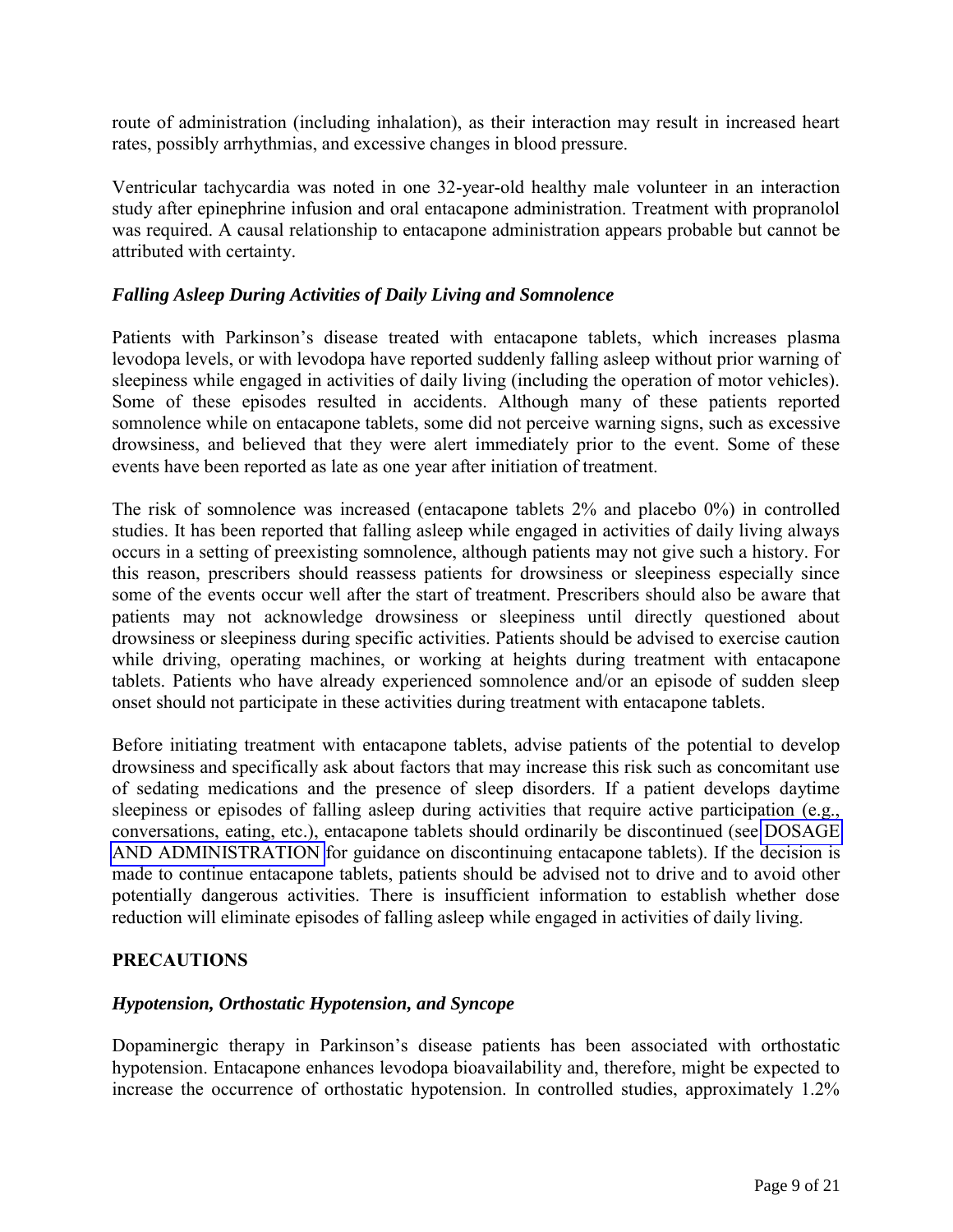and 0.8% of 200 mg entacapone and placebo patients, respectively, reported at least one episode of syncope. Reports of syncope were generally more frequent in patients in both treatment groups who had an episode of documented hypotension.

### *Hallucinations and Psychotic-Like Behavior*

Dopaminergic therapy in patients with Parkinson's disease has been associated with hallucinations. In clinical studies, hallucinations led to drug discontinuation and premature withdrawal in 0.8% and 0% of patients treated with 200 mg entacapone tablets and placebo, respectively. Hallucinations led to hospitalization in 1.0% and 0.3% of patients in the 200 mg entacapone tablets and placebo groups, respectively. Agitation occurred in 1% of patients treated with entacapone tablets and 0% treated with placebo.

Postmarketing reports indicate that patients may experience new or worsening mental status and behavioral changes, which may be severe, including psychotic-like behavior during entacapone tablets treatment or after starting or increasing the dose of entacapone tablets. Other drugs prescribed to improve the symptoms of Parkinson's disease can have similar effects on thinking and behavior. Abnormal thinking and behavior can cause paranoid ideation, delusions, hallucinations, confusion, disorientation, aggressive behavior, agitation, and delirium. Psychotic-like behaviors were also observed during the clinical development of entacapone tablets.

Patients with a major psychotic disorder should ordinarily not be treated with entacapone tablets because of the risk of exacerbating psychosis. In addition, certain medications used to treat psychosis may exacerbate the symptoms of Parkinson's disease and may decrease the effectiveness of entacapone tablets (see [PRECAUTIONS\).](#page-8-1) 

#### *Impulse Control and Compulsive Behaviors*

Postmarketing reports suggest that patients treated with anti-Parkinson medications can experience intense urges to gamble, increased sexual urges, intense urges to spend money uncontrollably, and other intense urges. Patients may be unable to control these urges while taking one or more of the medications that are used for the treatment of Parkinson's disease and that increase central dopaminergic tone, including entacapone tablets taken with levodopa and carbidopa. In some cases, although not all, these urges were reported to have stopped when the dose of anti-Parkinson medications was reduced or discontinued. Because patients may not recognize these behaviors as abnormal it is important for prescribers to specifically ask patients or their caregivers about the development of new or increased gambling urges, sexual urges, uncontrolled spending or other urges while being treated with entacapone. Physicians should consider dose reduction or stopping entacapone tablets if a patient develops such urges while taking entacapone tablets.

# *Diarrhea and Colitis*

In clinical studies, diarrhea developed in 60 of 603 (10%) and 16 of 400 (4%) of patients treated with 200 mg entacapone tablets and placebo, respectively. In patients treated with entacapone tablets, diarrhea was generally mild to moderate in severity (8.6%) but was regarded as severe in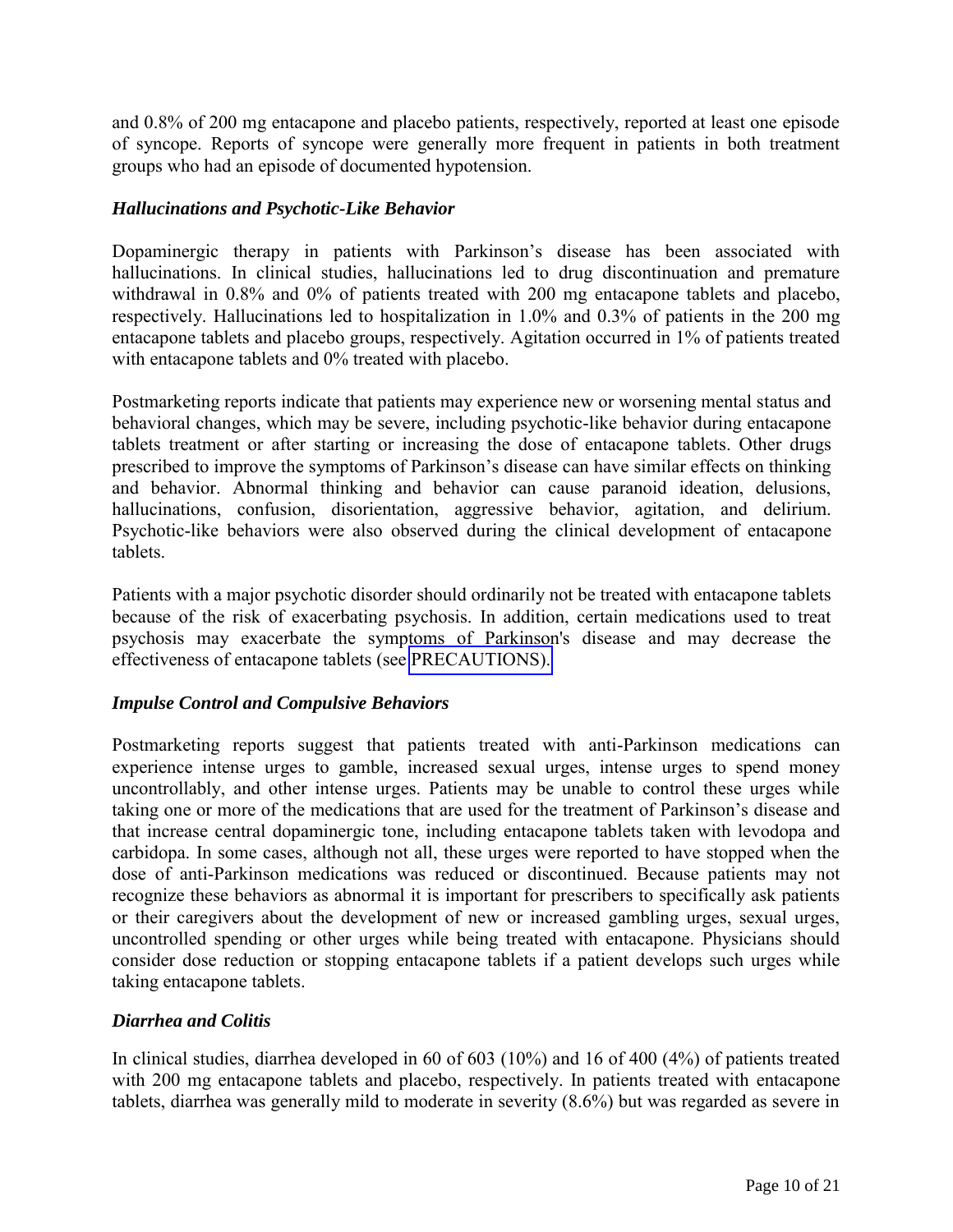<span id="page-10-0"></span>1.3%. Diarrhea resulted in withdrawal in 10 of 603 (1.7%) patients, 7 (1.2%) with mild and moderate diarrhea and 3 (0.5%) with severe diarrhea. Diarrhea generally resolved after discontinuation of entacapone tablets. Two patients with diarrhea were hospitalized. Typically, diarrhea presents within 4 weeks to 12 weeks after entacapone is started, but it may appear as early as the first week and as late as many months after the initiation of treatment. Diarrhea may be associated with weight loss, dehydration, and hypokalemia.

Postmarketing experience has shown that diarrhea may be a sign of drug-induced microscopic colitis, primarily lymphocytic colitis. In these cases diarrhea has usually been moderate to severe, watery, and non-bloody, at times associated with dehydration, abdominal pain, weight loss, and hypokalemia. In the majority of cases, diarrhea and other colitis-related symptoms resolved or significantly improved when entacapone tablets treatment was stopped. In some patients with biopsy confirmed colitis, diarrhea had resolved or significantly improved after discontinuation of entacapone tablets but recurred after retreatment with entacapone tablets.

If prolonged diarrhea is suspected to be related to entacapone tablets, the drug should be discontinued and appropriate medical therapy considered. If the cause of prolonged diarrhea remains unclear or continues after stopping entacapone, then further diagnostic investigations including colonoscopy and biopsies should be considered.

# *Dyskinesia*

Entacapone tablets may potentiate the dopaminergic side effects of levodopa and may cause or exacerbate preexisting dyskinesia. Although decreasing the dose of levodopa may ameliorate this side effect, many patients in controlled studies continued to experience frequent dyskinesia despite a reduction in their dose of levodopa. The incidence of dyskinesia was 25% for treatment with entacapone tablets and 15% for placebo. The incidence of study withdrawal for dyskinesia was 1.5% for 200 mg entacapone tablets and 0.8% for placebo.

# *Other Events Reported With Dopaminergic Therapy*

The events listed below are events associated with the use of drugs that increase dopaminergic activity.

*Rhabdomyolysis*: Cases of severe rhabdomyolysis have been reported following the approval of entacapone tablets. Although the reactions typically occurred while patients were treated with entacapone tablets, the complicated nature of these cases makes it difficult to determine what role, if any, entacapone tablets played in their pathogenesis. Severe prolonged motor activity including dyskinesia may account for rhabdomyolysis. Signs and symptoms include fever, alteration of consciousness, myalgia, increased values of creatine phosphokinase (CPK) and myoglobin.

*Hyperpyrexia and Confusion*: Cases of a symptom complex resembling neuroleptic malignant syndrome (NMS) characterized by elevated temperature, muscular rigidity, altered consciousness, and elevated CPK have been reported in association with the rapid dose reduction or withdrawal of other dopaminergic drugs. In most of these cases, symptoms began after abrupt discontinuation of treatment with entacapone or reduction of its dose, or after the initiation of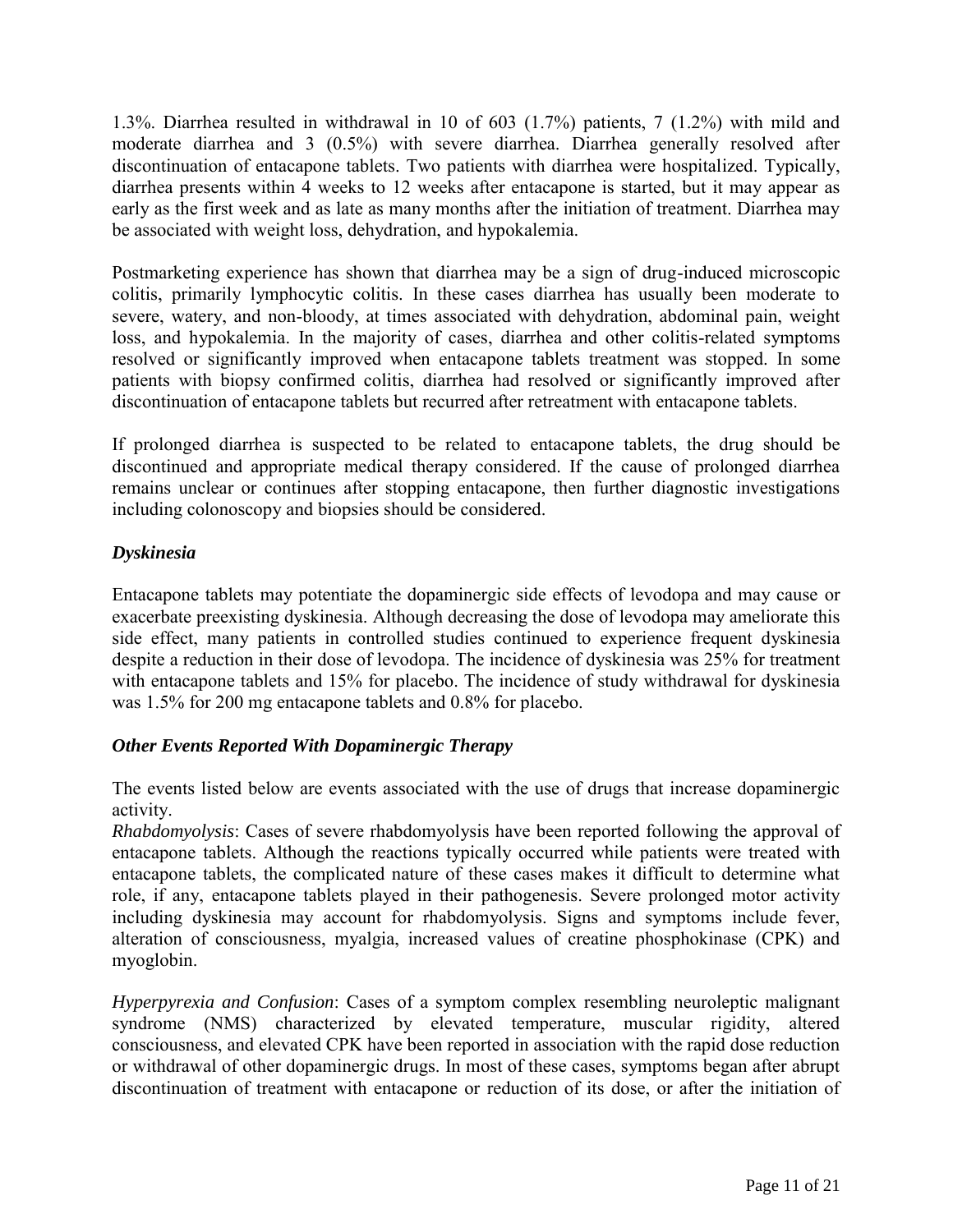treatment with entacapone. The complicated nature of these cases makes it difficult to determine what role, if any, entacapone tablets may have played in their pathogenesis. No cases have been reported following the abrupt withdrawal or dose reduction of entacapone treatment during clinical studies.

Prescribers should exercise caution when discontinuing entacapone treatment. When considered necessary, withdrawal should proceed slowly. If a decision is made to discontinue treatment with entacapone tablets, recommendations include monitoring the patient closely and adjusting other dopaminergic treatments as needed. This syndrome should be considered in the differential diagnosis for any patient who develops a high fever or severe rigidity. Tapering entacapone tablets has not been systematically evaluated.

*Fibrotic Complications*: Cases of retroperitoneal fibrosis, pulmonary infiltrates, pleural effusion, and pleural thickening have been reported in some patients treated with ergot derived dopaminergic agents. These complications may resolve when the drug is discontinued, but complete resolution does not always occur. Although these adverse events are believed to be related to the ergoline structure of these compounds, whether other, nonergot derived drugs (e.g., entacapone) that increase dopaminergic activity can cause them is unknown. It should be noted that the expected incidence of fibrotic complications is so low that even if entacapone caused these complications at rates similar to those attributable to other dopaminergic therapies, it is unlikely that it would have been detected in a cohort of the size exposed to entacapone. Four cases of pulmonary fibrosis were reported during clinical development of entacapone; three of these patients were also treated with pergolide and one with bromocriptine. The duration of treatment with entacapone ranged from 7 months to 17 months.

*Melanoma:* Epidemiological studies have shown that patients with Parkinson's disease have a higher risk (2- to approximately 6-fold higher) of developing melanoma than the general population. Whether the increased risk observed was due to Parkinson's disease or other factors, such as drugs used to treat Parkinson's disease, is unclear.

For the reasons stated above, patients and providers are advised to monitor for melanomas frequently and on a regular basis when using entacapone tablets for *any* indication. Ideally, periodic skin examinations should be performed by appropriately qualified individuals (e.g., dermatologists).

# *Renal Toxicity*

In a 1-year toxicity study, entacapone (plasma exposure 20 times that in humans receiving the maximum recommended daily dose of 1,600 mg) caused an increased incidence of nephrotoxicity in male rats that was characterized by regenerative tubules, thickening of basement membranes, infiltration of mononuclear cells, and tubular protein casts. These effects were not associated with changes in clinical chemistry parameters, and there is no established method for monitoring for the possible occurrence of these lesions in humans. Although this toxicity could represent a species-specific effect, there is not yet evidence that this is so.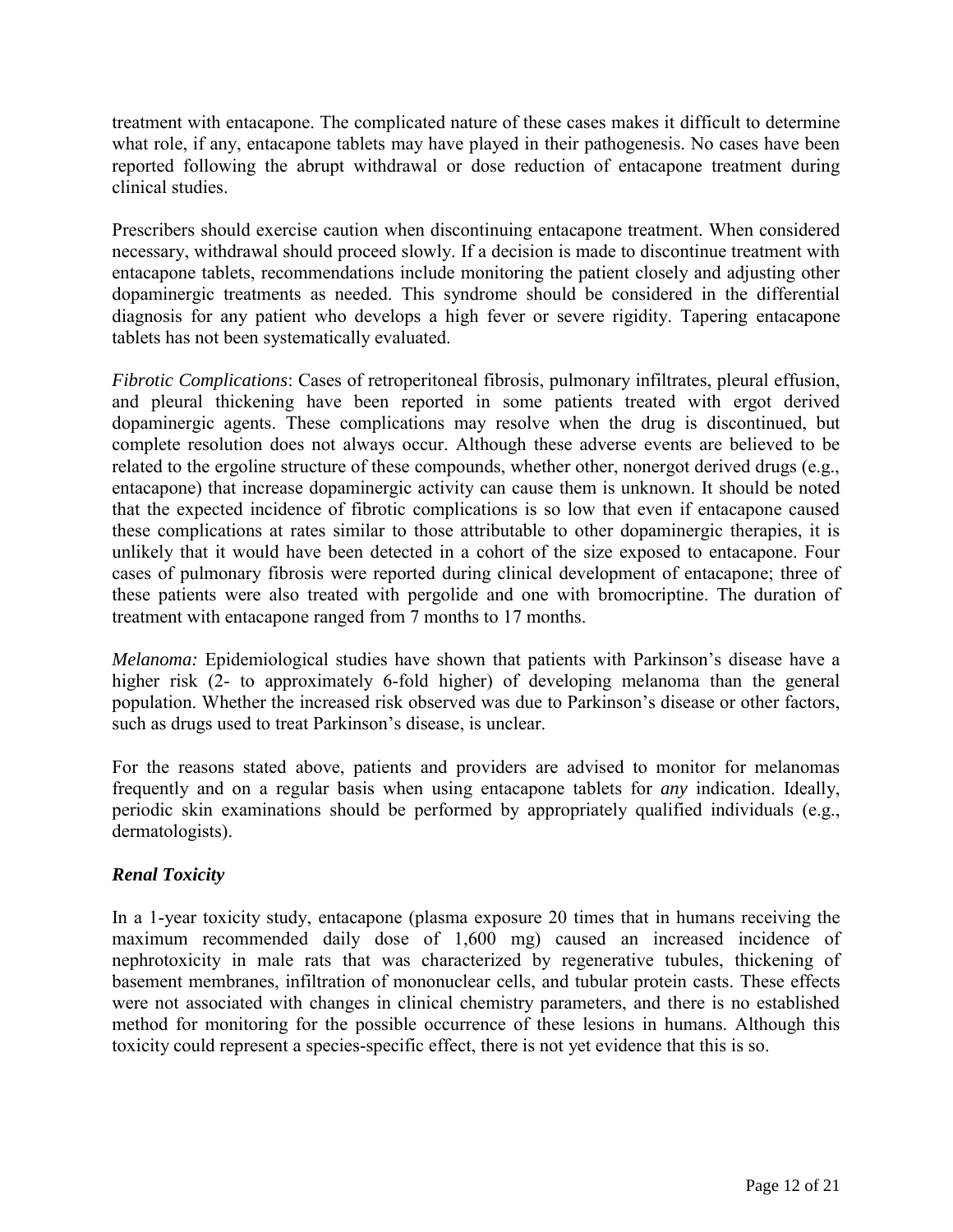#### *Hepatic Impairment*

Patients with hepatic impairment should be treated with caution. The AUC and C<sub>max</sub> of entacapone approximately doubled in patients with documented liver disease compared to controls (see [CLINICAL PHARMACOLOGY,](#page-0-1) [Pharmacokinetics of Entacapone a](#page-1-0)nd [DOSAGE](#page-19-0)  [AND ADMINISTRATION\).](#page-19-0)

#### *Information for Patients*

Instruct patients to take entacapone tablets only as prescribed.

Inform patients that hallucinations and/or other psychotic-like behavior can occur.

Advise patients that they may develop postural (orthostatic) hypotension with or without symptoms such as dizziness, nausea, syncope, and sweating. Hypotension may occur more frequently during initial therapy. Accordingly, patients should be cautioned against rising rapidly after sitting or lying down, especially if they have been doing so for prolonged periods, and especially at the initiation of treatment with entacapone tablets.

Advise patients that they should neither drive a car nor operate other complex machinery until they have gained sufficient experience on entacapone tablets to gauge whether or not it affects their mental and/or motor performance adversely. Warn patients about the possibility of sudden onset of sleep during daily activities, in some cases without awareness or warning signs, when they are taking dopaminergic agents, including entacapone tablets. Because of the possible additive sedative effects, caution should be used when patients are taking other CNS depressants in combination with entacapone tablets.

Inform patients that nausea may occur, especially at the initiation of treatment with entacapone tablets.

Inform patients that diarrhea may occur with entacapone tablets and it may have a delayed onset. Sometimes prolonged diarrhea may be caused by colitis (inflammation of the large intestine). Patients with diarrhea should drink fluids to maintain adequate hydration and monitor for weight loss. If diarrhea associated with entacapone tablets is prolonged, discontinuing the drug is expected to lead to resolution, if diarrhea continues after stopping entacapone, further diagnostic investigations may be needed.

Advise patients about the possibility of an increase in dyskinesia.

Tell patients that treatment with entacapone may cause a change in the color of their urine (a brownish orange discoloration) that is not clinically relevant. In controlled studies, 10% of patients treated with entacapone tablets reported urine discoloration compared to 0% of placebo patients.

Although entacapone tablets have not been shown to be teratogenic in animals, it is always given in conjunction with levodopa and carbidopa, which is known to cause visceral and skeletal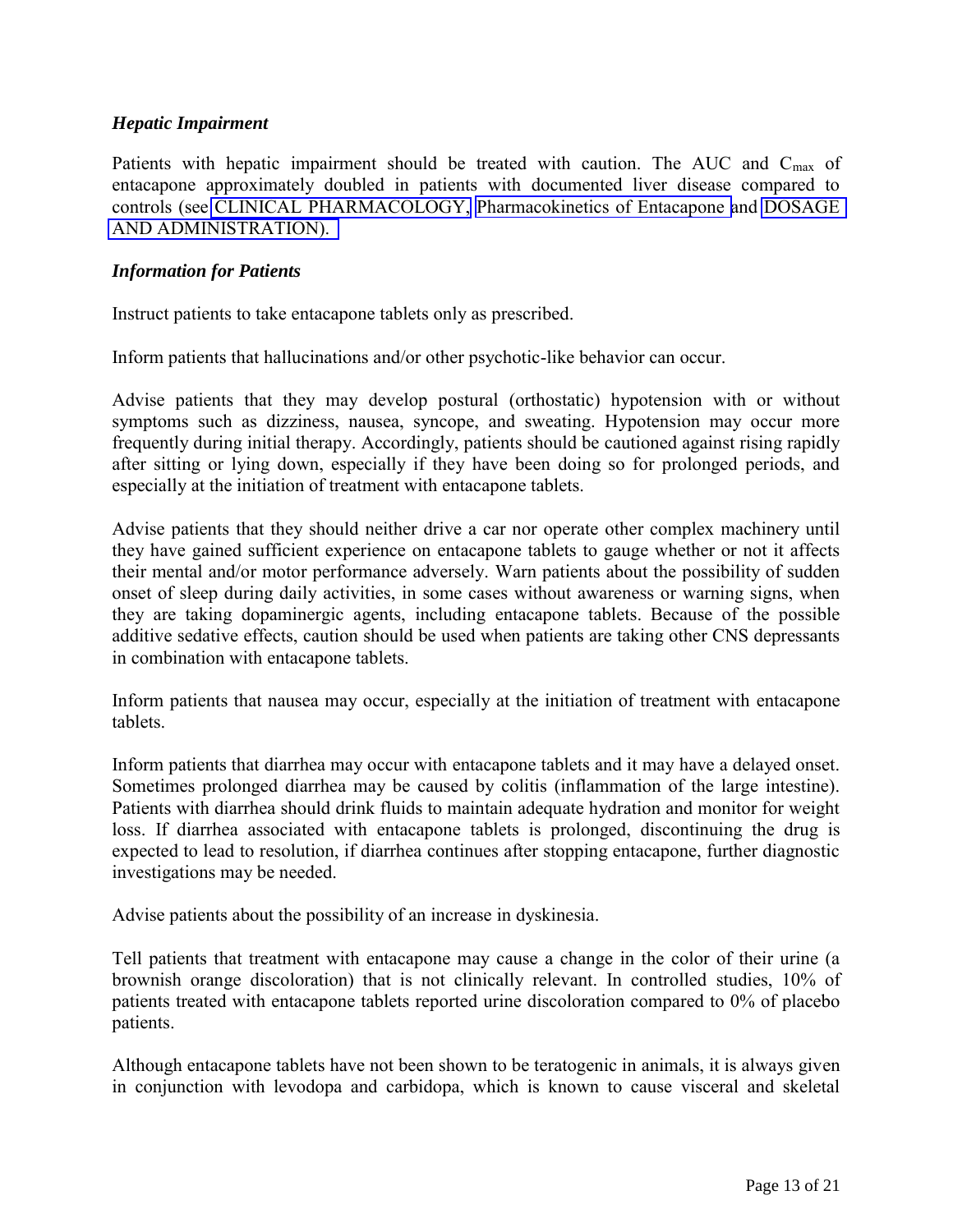<span id="page-13-0"></span>malformations in rabbits. Accordingly, patients should be advised to notify their physicians if they become pregnant or intend to become pregnant during therapy (see [PRECAUTIONS,](#page-8-2)  [Pregnancy\).](#page-15-0)

Entacapone is excreted into maternal milk in rats. Because of the possibility that entacapone may be excreted into human maternal milk, advise patients to notify their physicians if they intend to breastfeed or are breastfeeding an infant.

Tell patients and family members to notify their healthcare practitioner if they notice that the patient develops unusual urges or behaviors.

# *Laboratory Tests*

Entacapone is a chelator of iron. The impact of entacapone on the body's iron stores is unknown; however, a tendency towards decreasing serum iron concentrations was noted in clinical studies. In a controlled clinical study serum ferritin levels (as marker of iron deficiency and subclinical anemia) were not changed with entacapone compared to placebo after one year of treatment and there was no difference in rates of anemia or decreased hemoglobin levels.

### *Special Populations*

Patients with hepatic impairment should be treated with caution (see [INDICATIONS AND](#page-7-0)  [USAGE,](#page-7-1) [DOSAGE AND ADMINISTRATION\).](#page-19-0)

#### *Drug Interactions*

*In vitro* studies of human CYP enzymes showed that entacapone inhibited the CYP enzymes 1A2, 2A6, 2C9, 2C19, 2D6, 2E1 and 3A only at very high concentrations (IC50 from 200 microM to over 1,000 microM; an oral 200 mg dose achieves a highest level of approximately 5 microM in people); these enzymes would therefore not be expected to be inhibited in clinical use.

In an interaction study in healthy volunteers, entacapone did not significantly change the plasma levels of S-warfarin while the AUC for R-warfarin increased on average by 18% [Cl90 11% to 26%], and the INR values increased on average by 13% [Cl90 6% to 19%]. Nevertheless, cases of significantly increased INR in patients concomitantly using warfarin have been reported during the postapproval use of entacapone tablets. Therefore, monitoring of INR is recommended when entacapone treatment is initiated or when the dose is increased for patients receiving warfarin.

# *Protein Binding*

Entacapone is highly protein bound (98%). *In vitro* studies have shown no binding displacement between entacapone and other highly bound drugs, such as warfarin, salicylic acid, phenylbutazone, and diazepam.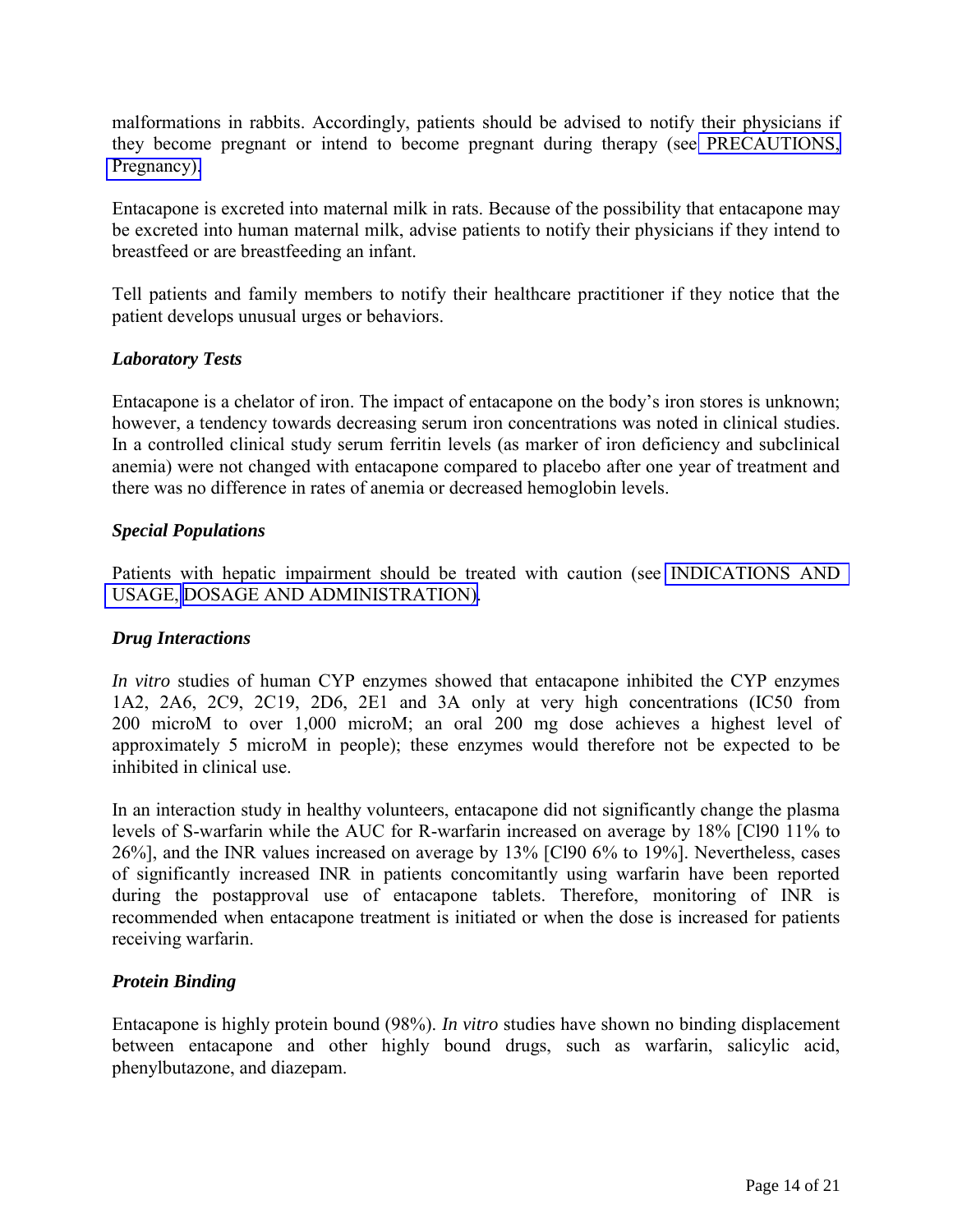# *Drugs Metabolized by Catechol-***O***-Methyltransferase (COMT)*

See [WARNINGS.](#page-7-0) 

#### *Hormone Levels*

Levodopa is known to depress prolactin secretion and increase growth hormone levels. Treatment with entacapone coadministered with levodopa and dopa decarboxylase inhibitor does not change these effects.

#### *Effect of Entacapone on the Metabolism of Other Drugs*

See WARNINGS regarding concomitant use of entacapone tablets and non-selective MAO inhibitors.

No interaction was noted with the MAO-B inhibitor selegiline in two multiple-dose interaction studies when entacapone was coadministered with a levodopa and dopa decarboxylase inhibitor (n=29). More than 600 patients with Parkinson's disease in clinical studies have used selegiline in combination with entacapone and levodopa and dopa decarboxylase inhibitor.

As most entacapone excretion is via the bile, caution should be exercised when drugs known to interfere with biliary excretion, glucuronidation, and intestinal beta-glucuronidase are given concurrently with entacapone. These include probenecid, cholestyramine, and some antibiotics (e.g., erythromycin, rifampicin, ampicillin and chloramphenicol).

No interaction with the tricyclic antidepressant imipramine was shown in a single-dose study with entacapone without coadministered levodopa and dopa-decarboxylase inhibitor.

#### *Carcinogenesis*

Two-year carcinogenicity studies of entacapone were conducted in mice and rats. In mice, no increase in tumors was observed at oral doses of 100, 200 and 400 mg/kg/day. At the highest dose tested, plasma exposures (AUC) were 4 times higher than that in humans at the maximum recommended daily dose (MRDD) of 1,600 mg. In rats administered oral doses of 20, 90, or 400 mg/kg/day, an increased incidence of renal tubular adenomas and carcinomas was observed in males at the highest dose tested. Plasma AUCs at the higher dose not associated with increased renal tumors (90 mg/kg/day) were approximately 5 times that in humans at the MRDD of entacapone.

The carcinogenic potential of entacapone administered in combination with levodopa and carbidopa has not been evaluated.

#### *Mutagenesis*

Entacapone was mutagenic and clastogenic in the *in vitro* mouse *lymphoma tk* assay in the presence and absence of metabolic activation, and was clastogenic in cultured human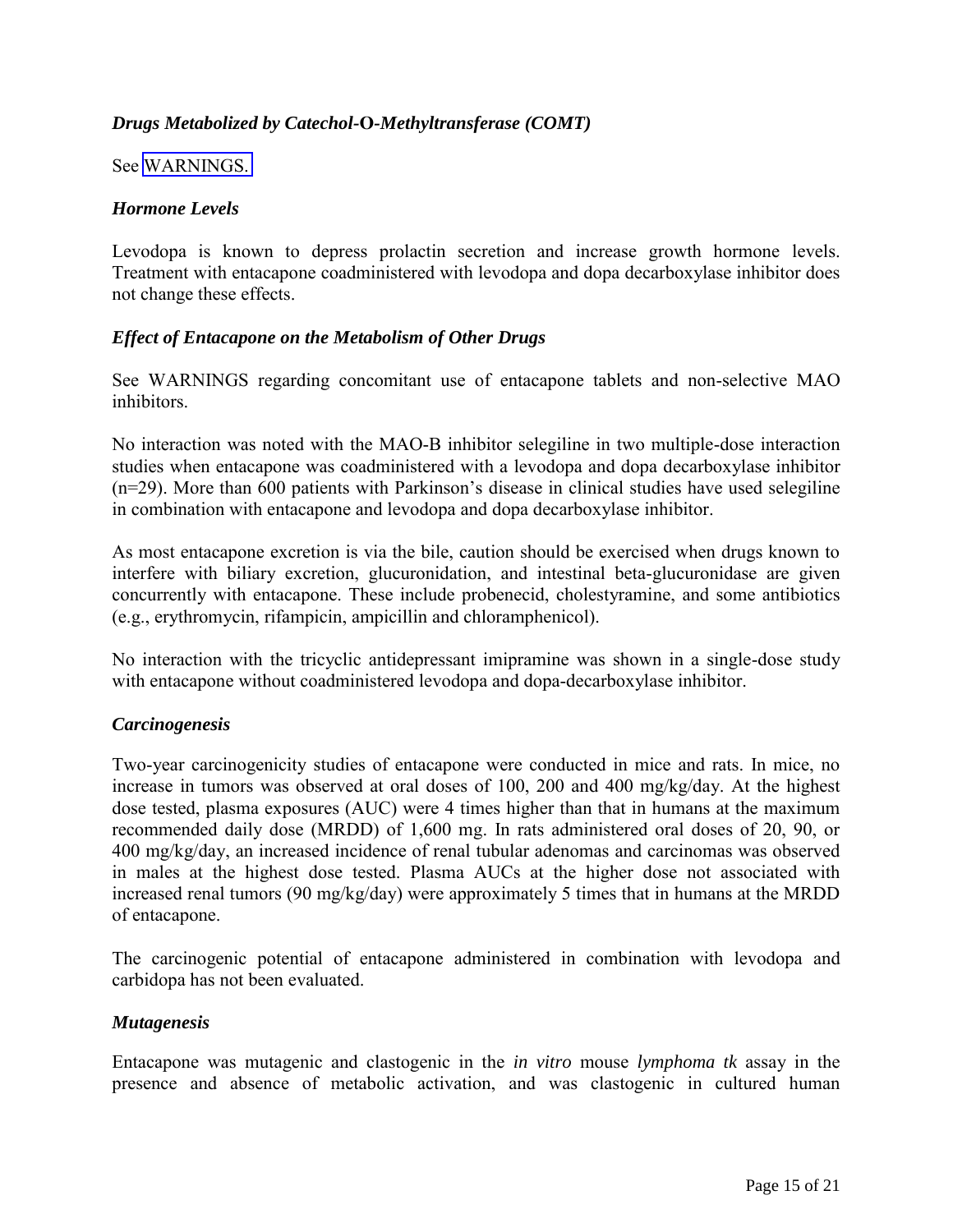<span id="page-15-0"></span>lymphocytes in the presence of metabolic activation. Entacapone, either alone or in combination with levodopa and carbidopa, was not clastogenic in the *in vivo* mouse micronucleus test or mutagenic in the bacterial reverse mutation assay (Ames test).

### *Impairment of Fertility*

Entacapone did not impair fertility or general reproductive performance in rats treated with up to 700 mg/kg/day (plasma AUCs 28 times those in humans receiving the MRDD of 1,600 mg). Delayed mating, but no fertility impairment, was evident in female rats treated with 700 mg/kg/day of entacapone.

### *Pregnancy*

Pregnancy Category C.

In embryofetal development studies, entacapone was administered to pregnant animals throughout organogenesis at doses of up to 1,000 mg/kg/day in rats and 300 mg/kg/day in rabbits. Increased incidences of fetal variations were evident in litters from rats treated with the highest dose, in the absence of overt signs of maternal toxicity. The maternal plasma drug exposure (AUC) associated with this dose was approximately 34 times the estimated plasma exposure in humans receiving the maximum recommended daily dose (MRDD) of 1,600 mg. Increased frequencies of abortions, late and total resorptions, and decreased fetal weights were observed in the litters of rabbits treated with maternally toxic doses of 100 mg/kg/day (plasma AUCs 0.4 times those in humans receiving the MRDD) or greater. There was no evidence of teratogenicity in these studies.

However, when entacapone was administered to female rats prior to mating and during early gestation, an increased incidence of fetal eye anomalies (macrophthalmia, microphthalmia, anophthalmia) was observed in the litters of dams treated with doses of 160 mg/kg/day (plasma AUCs 7 times those in humans receiving the MRDD) or greater, in the absence of maternal toxicity. Administration of up to 700 mg/kg/day (plasma AUCs 28 times those in humans receiving the MRDD) to female rats during the latter part of gestation and throughout lactation produced no evidence of developmental impairment in the offspring.

Entacapone is always given concomitantly with levodopa and carbidopa, which is known to cause visceral and skeletal malformations in rabbits. The teratogenic potential of entacapone in combination with levodopa and carbidopa was not assessed in animals.

There is no experience from clinical studies regarding the use of entacapone tablets in pregnant women. Therefore, entacapone tablets should be used during pregnancy only if the potential benefit justifies the potential risk to the fetus.

#### *Nursing Women*

In animal studies, entacapone was excreted into maternal rat milk.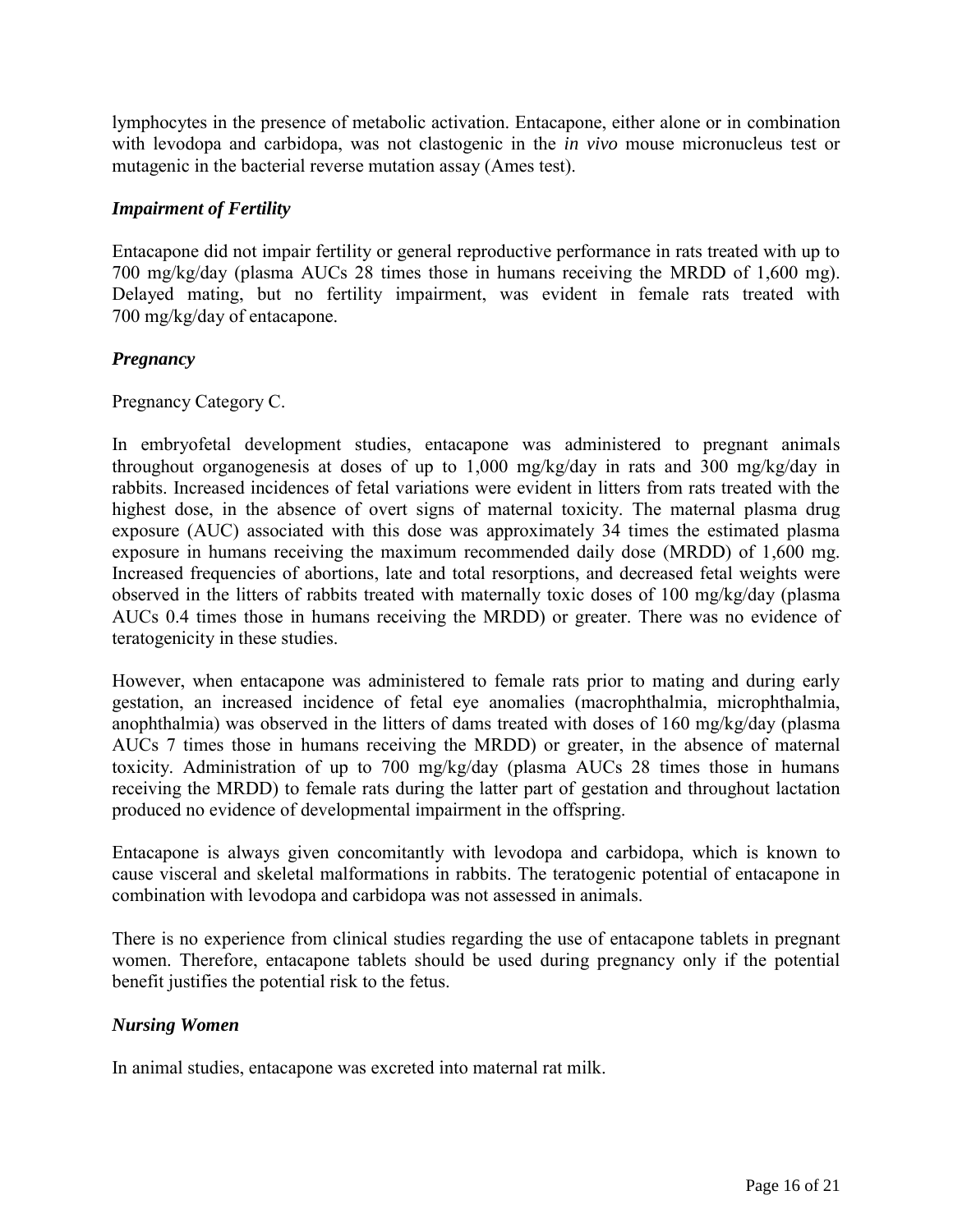It is not known whether entacapone is excreted in human milk. Because many drugs are excreted in human milk, caution should be exercised when entacapone is administered to a nursing woman.

### *Pediatric Use*

Safety and effectiveness in pediatric patients have not been established.

## **ADVERSE REACTIONS**

Because clinical studies are conducted under widely varying conditions, the incidence of adverse reactions (number of unique patients experiencing an adverse reaction associated with treatment per total number of patients treated) observed in the clinical studies of a drug cannot be directly compared to the incidence of adverse reactions in the clinical studies of another drug and may not reflect the incidence of adverse reactions observed in practice.

A total of 1,450 patients with Parkinson's disease were treated with entacapone tablets in premarketing clinical studies. Included were patients with fluctuating symptoms, as well as those with stable responses to levodopa therapy. All patients received concomitant treatment with levodopa preparations, however, and were similar in other clinical aspects.

The most commonly observed adverse reactions (incidence at least 3% greater than placebo) in double-blind, placebo-controlled studies  $(N=1,003)$  associated with the use of entacapone tablets were: dyskinesia, urine discoloration, diarrhea, nausea, hyperkinesia, abdominal pain, vomiting, and dry mouth. Approximately 14% of the 603 patients given entacapone in the double-blind, placebo-controlled studies discontinued treatment due to adverse reactions, compared to 9% of the 400 patients who received placebo. The most frequent causes of discontinuation in decreasing order were: psychiatric disorders (2% vs. 1%), diarrhea (2% vs. 0%), dyskinesia and hyperkinesia (2% vs. 1%), nausea (2% vs. 1%), and abdominal pain (1% vs. 0%).

#### *Adverse Event Incidence in Controlled Clinical Studies*

Table 4 lists treatment-emergent adverse events that occurred in at least 1% of patients treated with entacapone participating in the double-blind, placebo-controlled studies and that were numerically more common in the entacapone group, compared to placebo. In these studies, either entacapone or placebo was added to levodopa and carbidopa (or levodopa and benserazide).

#### **Table 4: Summary of Patients with Adverse Events after Start of Trial Drug Administration At least 1% in Entacapone Tablets Group and Greater Than Placebo**

| <b>SYSTEM ORGAN CLASS</b><br>Preferred term                                                           | Entacapone tablets<br>$(n = 603)$<br>% of patients | Placebo<br>$(n = 400)$<br>% of patients |
|-------------------------------------------------------------------------------------------------------|----------------------------------------------------|-----------------------------------------|
| <b>SKIN AND APPENDAGES DISORDERS</b><br>Sweating increased<br><b>MUSCULOSKELETAL SYSTEM DISORDERS</b> |                                                    |                                         |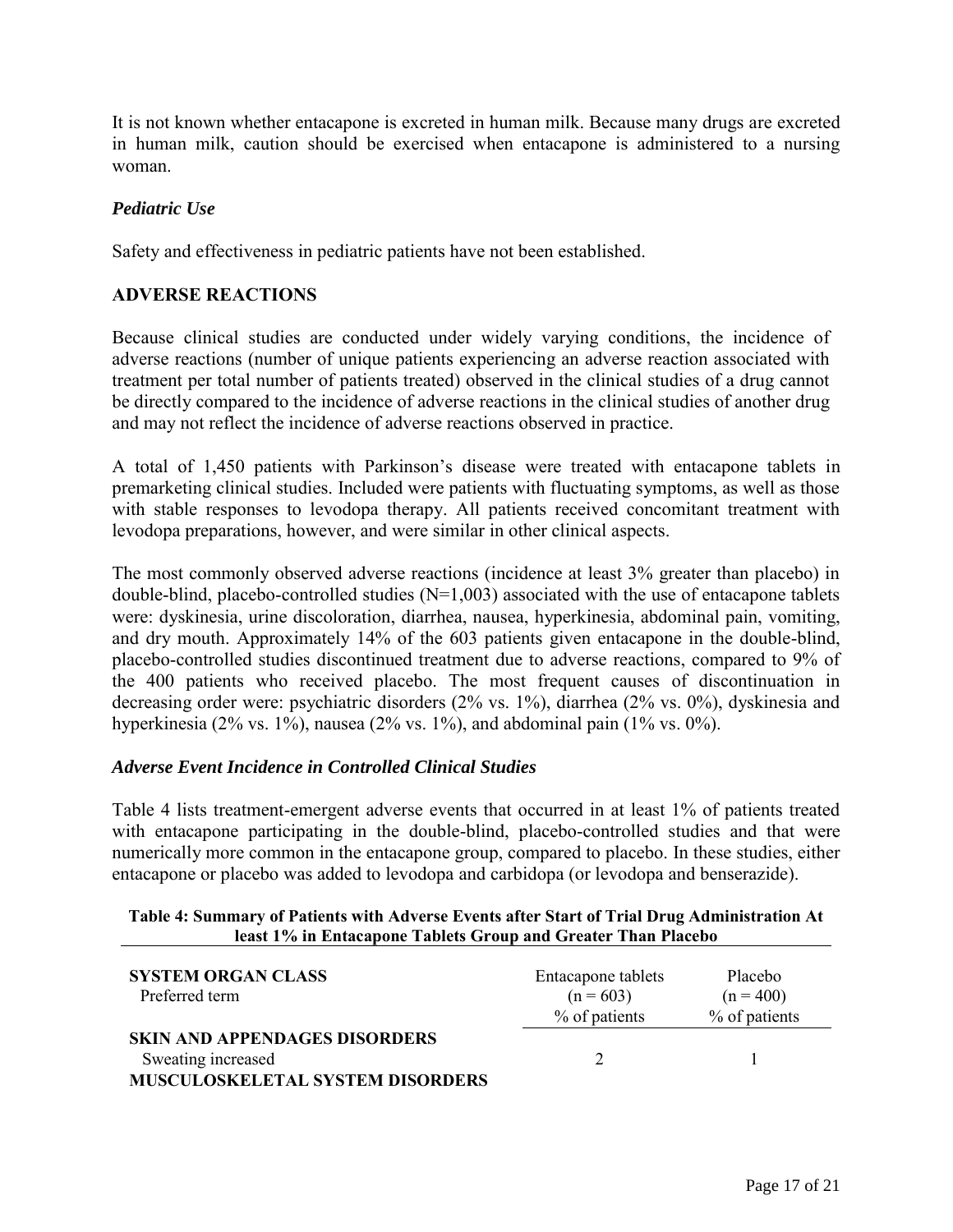| Back pain                                                           | $\overline{2}$ | $\mathbf{1}$     |
|---------------------------------------------------------------------|----------------|------------------|
| <b>CENTRAL</b><br><b>AND</b><br><b>PERIPHERAL</b><br><b>NERVOUS</b> |                |                  |
| <b>SYSTEM DISORDERS</b>                                             |                |                  |
| Dyskinesia                                                          | 25             | 15               |
| Hyperkinesia                                                        | 10             | 5                |
| Hypokinesia                                                         | 9              | 8                |
| <b>Dizziness</b>                                                    | 8              | 6                |
| <b>SPECIAL SENSES, OTHER DISORDERS</b>                              |                |                  |
| Taste perversion                                                    | $\mathbf{1}$   | $\boldsymbol{0}$ |
| <b>PSYCHIATRIC DISORDERS</b>                                        |                |                  |
| Anxiety                                                             | $\overline{2}$ | 1                |
| Somnolence                                                          | $\overline{2}$ | $\boldsymbol{0}$ |
| Agitation                                                           | $\mathbf{1}$   | $\boldsymbol{0}$ |
| <b>GASTROINTESTINAL SYSTEM DISORDERS</b>                            |                |                  |
| Nausea                                                              | 14             | $\,8\,$          |
| Diarrhea                                                            | 10             | 4                |
| Abdominal pain                                                      | 8              | 4                |
| Constipation                                                        | 6              | 4                |
| Vomiting                                                            | $\overline{4}$ | 1                |
| Mouth dry                                                           | 3              | $\boldsymbol{0}$ |
| Dyspepsia                                                           | $\overline{2}$ | 1                |
| Flatulence                                                          | $\overline{2}$ | $\boldsymbol{0}$ |
| Gastritis                                                           | $\mathbf{1}$   | $\boldsymbol{0}$ |
| Gastrointestinal disorders                                          | $\mathbf{1}$   | $\overline{0}$   |
| <b>RESPIRATORY SYSTEM DISORDERS</b>                                 |                |                  |
| Dyspnea                                                             | 3              | $\mathbf{1}$     |
| PLATELET, BLEEDING AND CLOTTING                                     |                |                  |
| <b>DISORDERS</b>                                                    |                |                  |
| Purpura                                                             | $\overline{2}$ | $\mathbf{1}$     |
| <b>URINARY SYSTEM DISORDERS</b>                                     |                |                  |
| Urine discoloration                                                 | 10             | $\boldsymbol{0}$ |
| <b>BODY AS A WHOLE - GENERAL DISORDERS</b>                          |                |                  |
| Back pain                                                           | $\overline{4}$ | $\overline{2}$   |
| Fatigue                                                             | 6              | $\overline{4}$   |
| Asthenia                                                            | $\overline{2}$ | $\mathbf{1}$     |
| <b>RESISTANCE MECHANISM DISORDERS</b>                               |                |                  |
| Infection bacterial                                                 | $\mathbf{1}$   | $\boldsymbol{0}$ |

# *Effects of Gender and Age on Adverse Reactions*

No differences were noted in the rate of adverse events attributable to entacapone by age or gender.

# *Postmarketing Reports*

The following spontaneous reports of adverse events temporally associated with entacapone tablets have been identified since market introduction and are not listed in Table 4. Because these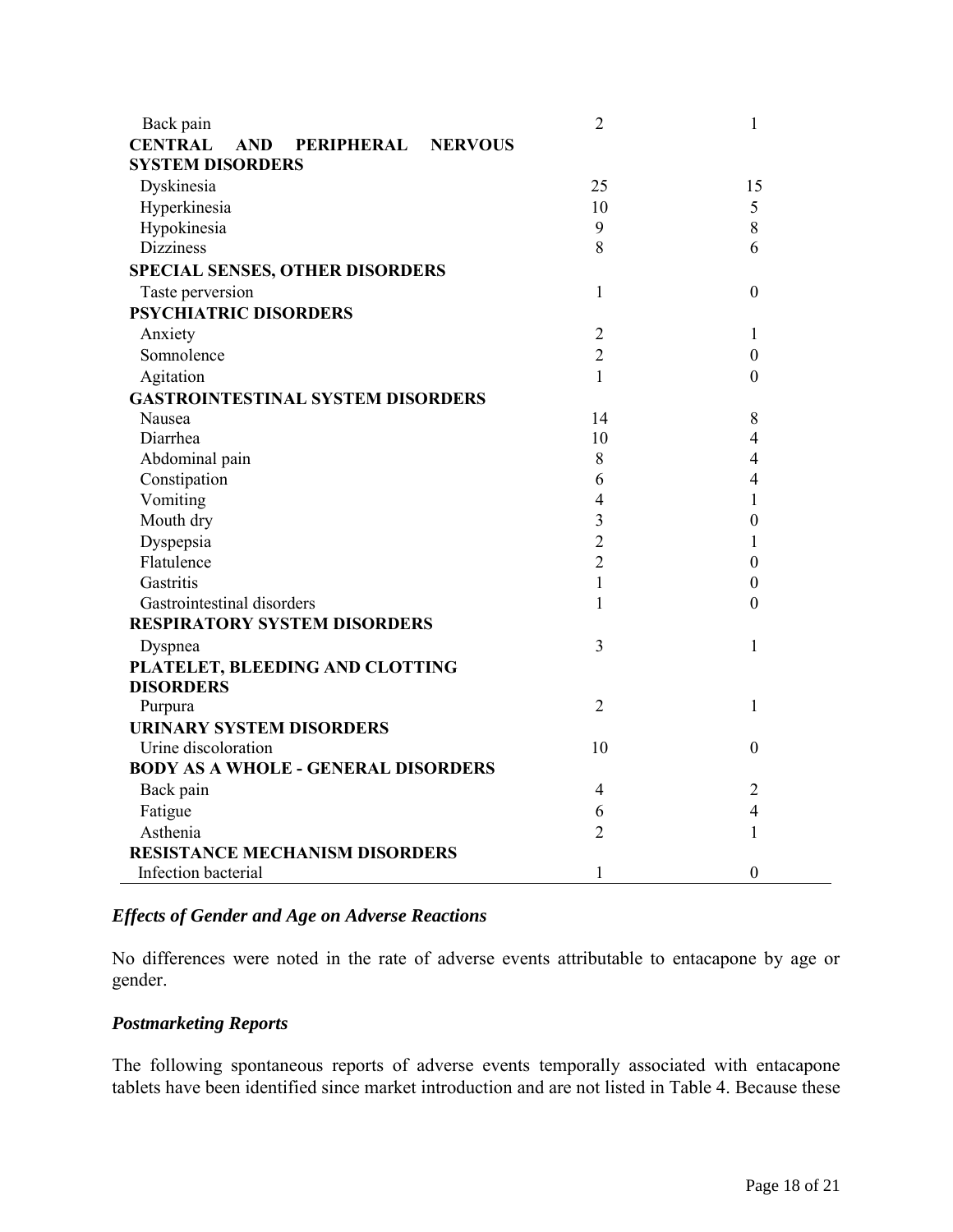reactions are reported voluntarily from a population of unknown size, it is not always possible to reliably estimate their frequency or establish causal relationship to entacapone tablets exposure.

Hepatitis with mainly cholestatic features has been reported.

### **DRUG ABUSE AND DEPENDENCE**

Entacapone is not a controlled substance. Animal studies to evaluate the drug abuse and potential dependence have not been conducted. Although clinical studies have not revealed any evidence of the potential for abuse, tolerance or physical dependence, systematic studies in humans designed to evaluate these effects have not been performed.

### **OVERDOSAGE**

The postmarketing data include several cases of overdose. The highest reported dose of entacapone was at least 40,000 mg. The acute symptoms and signs commonly seen in these cases included somnolence and decreased activity, states related to depressed level of consciousness (e.g., coma, confusion and disorientation) and discolorations of skin, tongue, and urine, as well as restlessness, agitation, and aggression.

COMT inhibition by entacapone treatment is dose-dependent. A massive overdose of entacapone tablets may theoretically produce a 100% inhibition of the COMT enzyme in humans, thereby preventing the metabolism of endogenous and exogenous catechols.

The highest daily dose given to humans was 2,400 mg, administered in one study as 400 mg six times daily with levodopa and carbidopa for 14 days in 15 Parkinson's disease patients, and in another study as 800 mg three times daily for 7 days in 8 healthy volunteers. At this daily dose, the peak plasma concentrations of entacapone averaged 2.0 mcg per mL (at 45 minutes, compared to 1.0 mcg per mL and 1.2 mcg per mL with 200 mg entacapone at 45 minutes). Abdominal pain and loose stools were the most commonly observed adverse events during this study. Daily doses as high as 2,000 mg entacapone tablets have been administered as 200 mg 10 times daily with levodopa and carbidopa or levodopa and benserazide for at least 1 year in 10 patients, for at least 2 years in 8 patients and for at least 3 years in 7 patients. Overall, however, clinical experience with daily doses above 1,600 mg is limited.

The range of lethal plasma concentrations of entacapone based on animal data was 80 mcg per mL to 130 mcg per mL in mice. Respiratory difficulties, ataxia, hypoactivity, and convulsions were observed in mice after high oral (gavage) doses.

#### *Management of Overdose*

Management of entacapone tablets overdose is symptomatic; there is no known antidote to entacapone tablets. Hospitalization is advised, and general supportive care is indicated. There is no experience with hemodialysis or hemoperfusion, but these procedures are unlikely to be of benefit, because entacapone is highly bound to plasma proteins. An immediate gastric lavage and repeated doses of charcoal over time may hasten the elimination of entacapone tablets by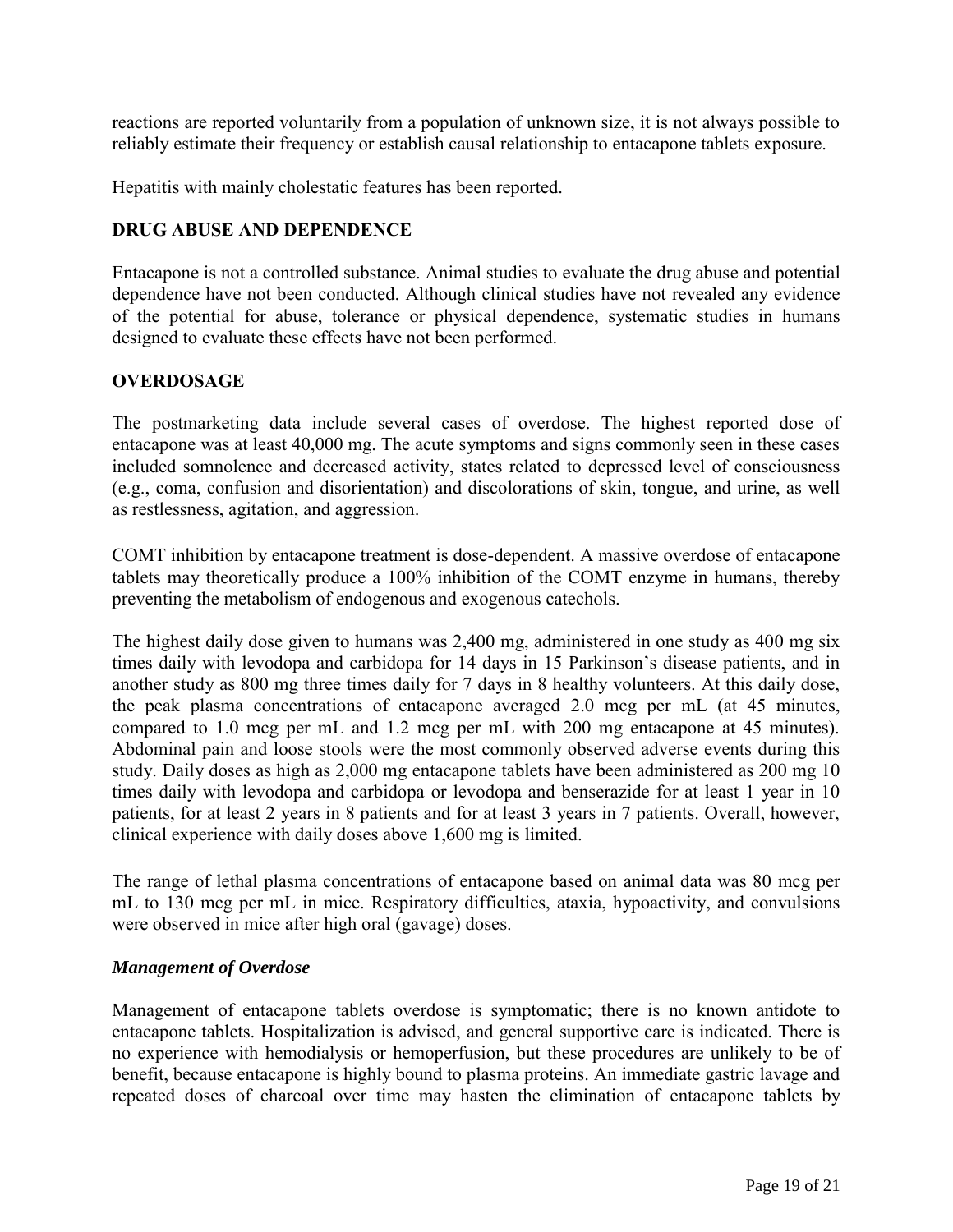<span id="page-19-1"></span><span id="page-19-0"></span>decreasing its absorption and reabsorption from the gastrointestinal (GI) tract. The adequacy of the respiratory and circulatory systems should be carefully monitored and appropriate supportive measures employed. The possibility of drug interactions, especially with catechol-structured drugs, should be borne in mind.

# **DOSAGE AND ADMINISTRATION**

The recommended dose of entacapone tablets is one 200 mg tablet administered concomitantly with each levodopa and carbidopa dose to a maximum of 8 times daily (200 mg x  $8 =$ 1,600 mg per day). Clinical experience with daily doses above 1,600 mg is limited.

Entacapone tablets should always be administered in association with levodopa and carbidopa. Entacapone has no antiparkinsonian effect of its own.

In clinical studies, the majority of patients required a decrease in daily levodopa dose if their daily dose of levodopa had been greater than or equal to 800 mg or if patients had moderate or severe dyskinesia before beginning treatment.

To optimize an individual patient's response, reductions in daily levodopa dose or extending the interval between doses may be necessary. In clinical studies, the average reduction in daily levodopa dose was about 25% in those patients requiring a levodopa dose reduction. (More than 58% of patients with levodopa doses above 800 mg daily required such a reduction.)

Entacapone tablets can be combined with both the immediate and sustained-release formulations of levodopa and carbidopa.

Entacapone tablets may be taken with or without food (see [CLINICAL PHARMACOLOGY\).](#page-0-2)

*Patients With Impaired Hepatic Function*: Patients with hepatic impairment should be treated with caution. The AUC and  $C_{\text{max}}$  of entacapone approximately doubled in patients with documented liver disease, compared to controls. However, these studies were conducted with single-dose entacapone without levodopa and dopa decarboxylase inhibitor coadministration, and therefore the effects of liver disease on the kinetics of chronically administered entacapone have not been evaluated (see [CLINICAL PHARMACOLOGY,](#page-0-2) [Pharmacokinetics of Entacapone\)](#page-1-1).

*Withdrawing Patients from Entacapone tablets*: Rapid withdrawal or abrupt reduction in the entacapone tablets dose could lead to emergence of signs and symptoms of Parkinson's disease (see [CLINICAL PHARMACOLOGY,](#page-0-0) [Clinical Studies\)](#page-2-1), and may lead to hyperpyrexia and confusion, a symptom complex resembling NMS (see [PRECAUTIONS,](#page-8-2) [Other Events Reported](#page-10-0)  [With Dopaminergic Therapy\).](#page-10-0) This syndrome should be considered in the differential diagnosis for any patient who develops a high fever or severe rigidity. If a decision is made to discontinue treatment with entacapone tablets, patients should be monitored closely and other dopaminergic treatments should be adjusted as needed. Although tapering entacapone tablets has not been systematically evaluated, it seems prudent to withdraw patients slowly if the decision to discontinue treatment is made.